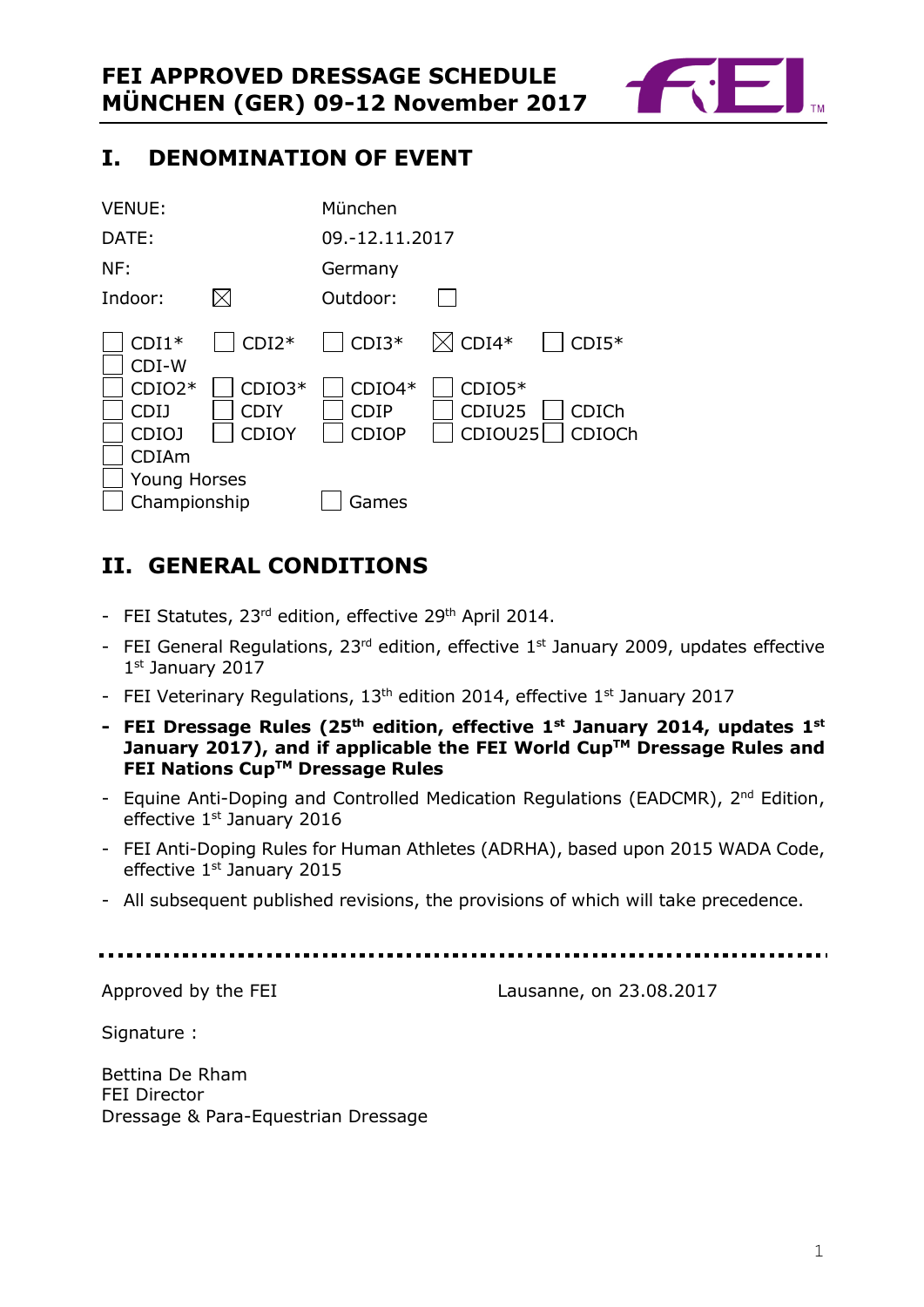

# **TABLE OF CONTENTS**

| I.  |                                                                                                                                   |
|-----|-----------------------------------------------------------------------------------------------------------------------------------|
| II. |                                                                                                                                   |
|     | III. THE FEI CODE OF CONDUCT FOR THE WELFARE OF THE HORSE 4                                                                       |
|     | 1.<br>2.<br>3.                                                                                                                    |
| V.  |                                                                                                                                   |
|     |                                                                                                                                   |
| 4.  | 1.<br>2.<br>ADDITIONAL FEES/CHARGES BY ORGANISING COMMITTEE:  9<br>3.<br>DEGREE OF DIFFICULTY - FLOORPLAN GRAND PRIX FREESTYLE  9 |
|     |                                                                                                                                   |
| IX. |                                                                                                                                   |
|     |                                                                                                                                   |
|     | 1. ATHLETES.                                                                                                                      |
| 1.  |                                                                                                                                   |
|     |                                                                                                                                   |
|     |                                                                                                                                   |
| XI. | LOGISTICAL/ADMINISTRATIVE/TECHNICAL INFORMATION13                                                                                 |
| 1.  |                                                                                                                                   |
| 2.  |                                                                                                                                   |
| 3.  |                                                                                                                                   |
| 4.  |                                                                                                                                   |
| 5.  |                                                                                                                                   |
| 6.  |                                                                                                                                   |
| 7.  |                                                                                                                                   |
| 8.  |                                                                                                                                   |
| 9.  |                                                                                                                                   |
|     | 10.<br>11.                                                                                                                        |
|     | TRANSPORT REIMBURSMENT HORSES / PONIES  14<br>12.                                                                                 |
|     | LOCAL TRANSPORTATION - ARRANGEMENTS FROM HOTEL TO<br>13.                                                                          |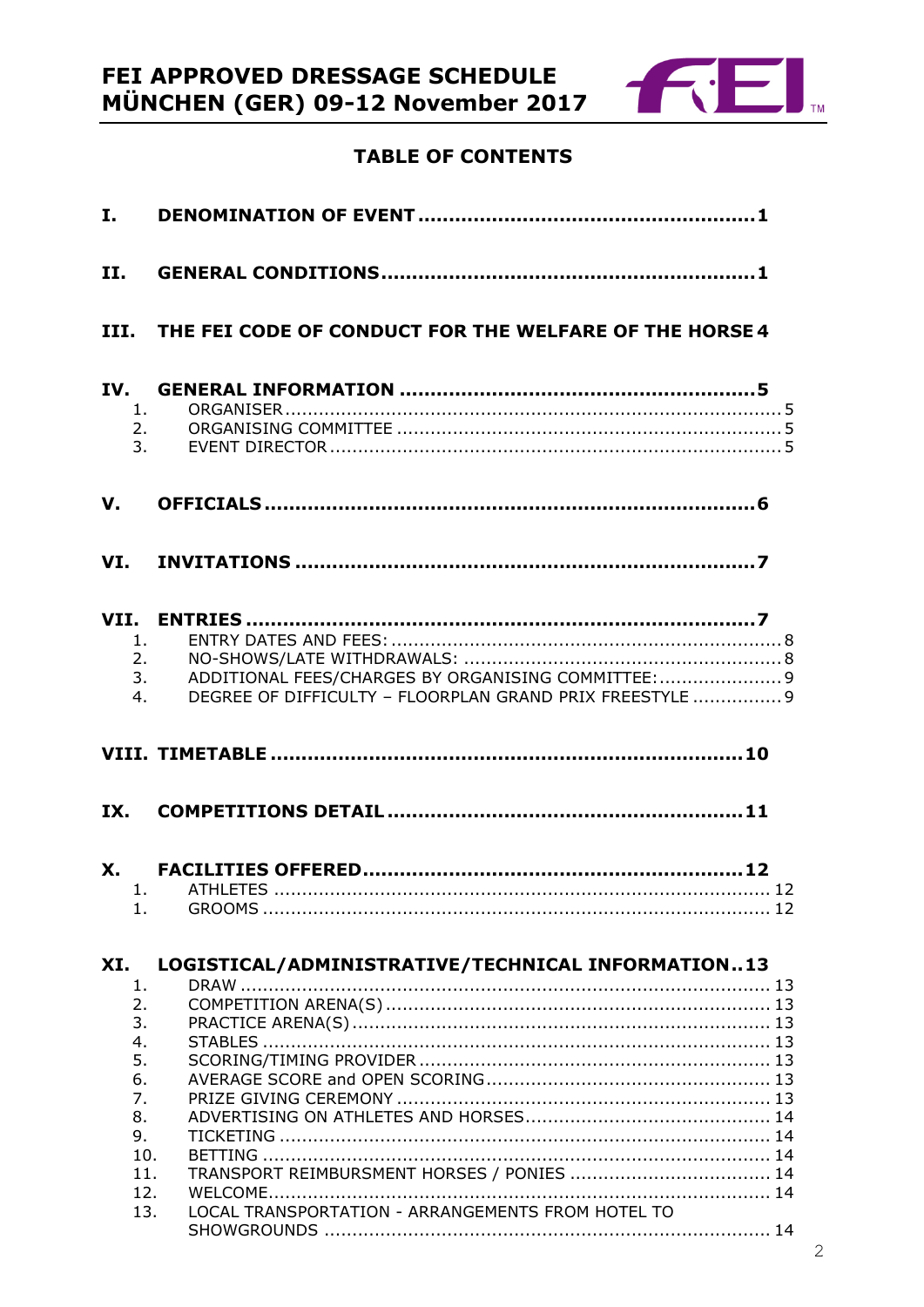# **FEI APPROVED DRESSAGE SCHEDULE<br>MÜNCHEN (GER) 09-12 November 2017**



| ENTRY RIGHT TO SHOWGROUNDS/ACCREDITED PERSONS  14 |  |
|---------------------------------------------------|--|
|                                                   |  |

|                | 2.                                                     |  |
|----------------|--------------------------------------------------------|--|
| 3.             |                                                        |  |
| 4.             |                                                        |  |
| 5.             |                                                        |  |
| 6.             |                                                        |  |
| $\overline{7}$ | VENUE ARRIVAL INFORMATION & FITNESS TO COMPETE  17     |  |
| 8.             | EQUINE ANTI-DOPING AND CONTROLLED MEDICATION PROGRAMME |  |
|                |                                                        |  |

# 

| 4. |                                                  |  |
|----|--------------------------------------------------|--|
|    | 5. ADDITIONAL INFORMATION FROM THE ORGANISER  21 |  |
|    |                                                  |  |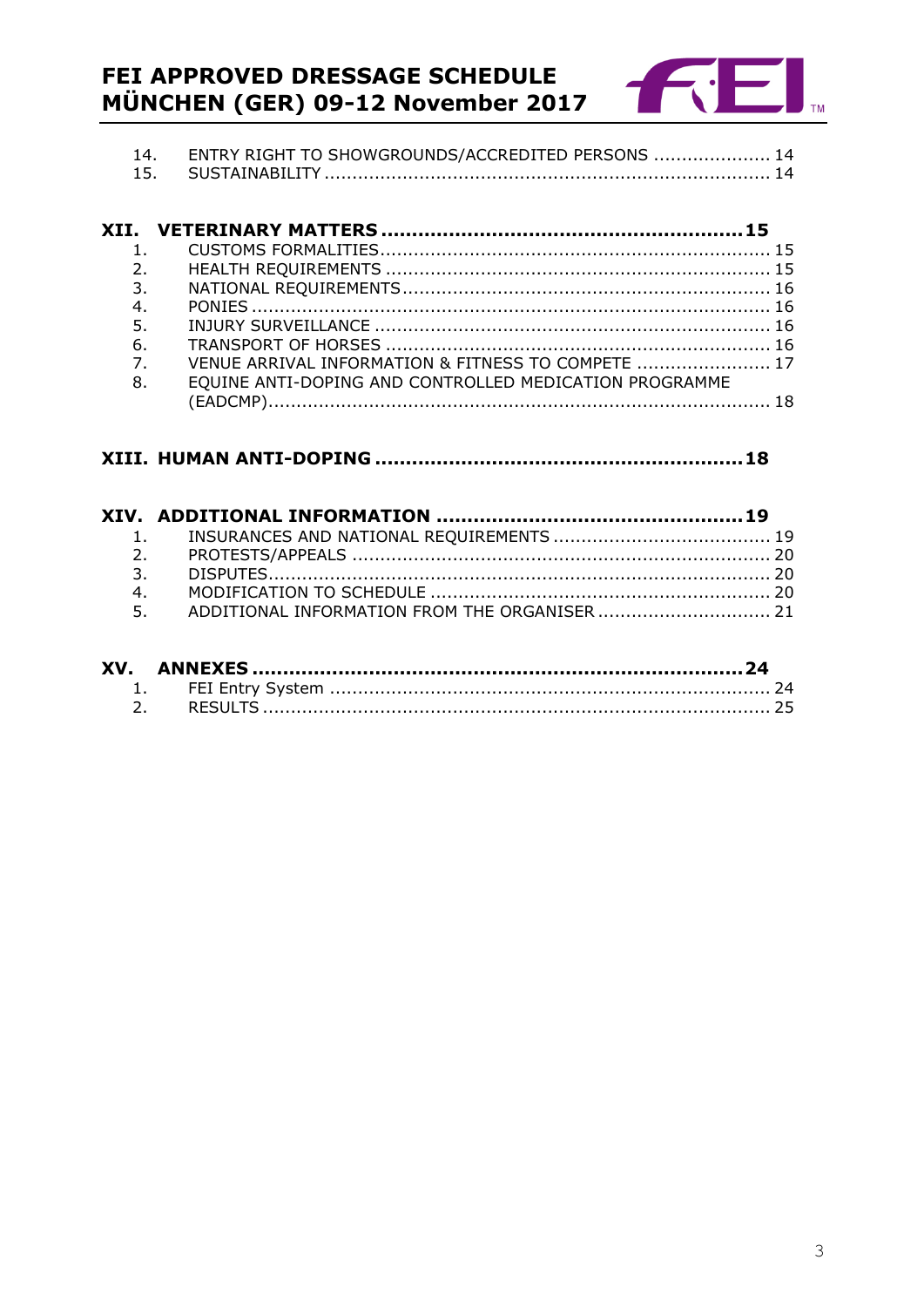

# <span id="page-3-0"></span>**III.THE FEI CODE OF CONDUCT FOR THE WELFARE OF THE HORSE**

The Fédération Equestre Internationale (FEI) expects all those involved in international equestrian sport to adhere to the FEI's Code of Conduct and to acknowledge and accept that at all times the welfare of the horse must be paramount and must never be subordinated to competitive or commercial influences.

- 1. At all stages during the preparation and training of competition horses, welfare must take precedence over all other demands. This includes good horse management, training methods, farriery and tack, and transportation.
- 2. Horses and athletes must be fit, competent and in good health before they are allowed to compete. This encompasses medication use, surgical procedures that threaten welfare or safety, pregnancy in mares and the misuse of aids.
- 3. Events must not prejudice horse welfare. This involves paying careful attention to the competition areas, ground surfaces, weather conditions, stabling, site safety and fitness of the horse for onward travel after the event.
- 4. Every effort must be made to ensure that horses receive proper attention after they have competed and that they are treated humanely when their competition careers are over. This covers proper veterinary care, competition injuries, euthanasia and retirement.
- 5. The FEI urges all involved with the sport to attain the highest levels of education in their areas of expertise.

A full copy of this Code can be obtained from the Fédération Equestre Internationale, Chemin de la Joliette 8, CH-1006 Lausanne, Switzerland. Telephone: +41 21 310 47 47. The Code is available in English. The Code is also available on the FEI's website: <http://inside.fei.org/>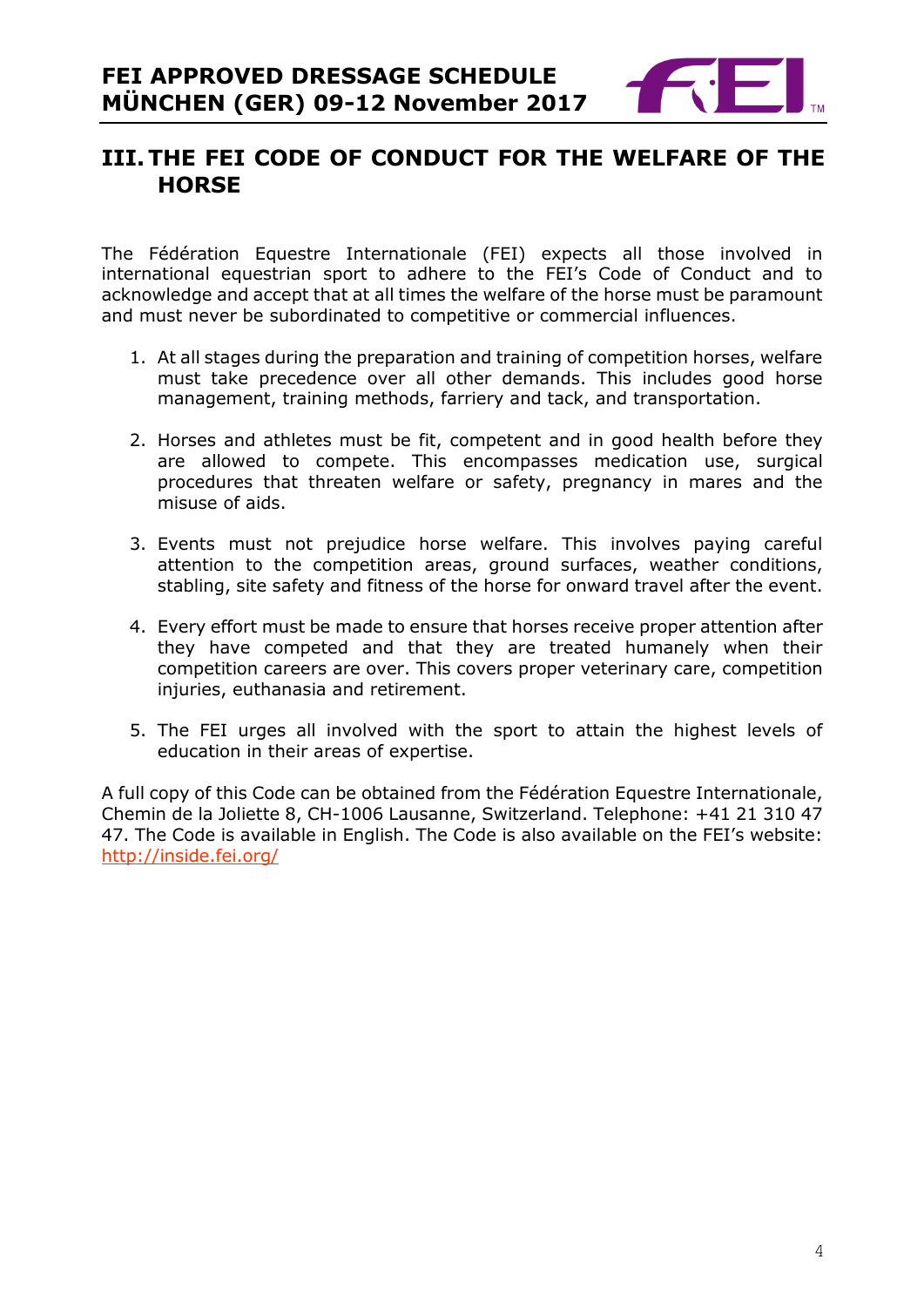

# <span id="page-4-0"></span>**IV. GENERAL INFORMATION**

#### <span id="page-4-1"></span>**1.ORGANISER**

| Name:               | RFTG München e.V.               |
|---------------------|---------------------------------|
| in cooperation with | <b>EN GARDE Marketing GmbH</b>  |
| Address:            | Ellhornstr. 17, D-27628 Uthlede |
| Telephone:          | +49-4296-748740                 |
| Fax:                | +49-4296-7487444                |
| Email:              | info@engarde.de                 |
| Website:            | www.engarde.de                  |

Contact Details Show Ground:

| Address:                               | Olympiahalle München, Spiridon-Louis-Ring 21, D-80809<br>München                                                                                                                                                                                                                                                                                                                                                                                      |
|----------------------------------------|-------------------------------------------------------------------------------------------------------------------------------------------------------------------------------------------------------------------------------------------------------------------------------------------------------------------------------------------------------------------------------------------------------------------------------------------------------|
| Telephone:                             | +49-4296-748740                                                                                                                                                                                                                                                                                                                                                                                                                                       |
| <b>GPS Coordinates:</b>                | Latitude: 48.17393, Longitude: 11.55301                                                                                                                                                                                                                                                                                                                                                                                                               |
| Arrival by road:                       | Accessibility details (directions by road, nearest airport / train station):<br>-onto motorway A9 from Berlin/Nürnberg<br>-onto motorway A92 from Deggendorf<br>-onto motorway A94 from Passau<br>-onto motorway A8 from Salzburg/Innsbruck<br>-onto motorway A95 from Garmisch-Partenkirchen<br>-onto motorway A96 from Lindau<br>-onto motorway A8 from Stuttgart<br>for more information: http://www.olympiapark-<br>muenchen.de.php?anfahrtsplan0 |
| Arrival by train:<br>Arrival by plane: | main station Munich<br>airport Hamburg                                                                                                                                                                                                                                                                                                                                                                                                                |

#### <span id="page-4-2"></span>**2.ORGANISING COMMITTEE**

Honorary President: ./. President of the event: Volker Wulff Show Secretary: Conny Reuss Press Officer: Kisten Maier

#### <span id="page-4-3"></span>**3.EVENT DIRECTOR**

| Name:      | <b>Volker Wulff</b>             |
|------------|---------------------------------|
| Address:   | Ellhornstr. 17, D-27628 Uthlede |
| Telephone: | +49-4296-748740                 |
| Fax:       | +49-4296-7487444                |
| Email:     | info@engarde.de                 |
| Website:   | www.engarde.de                  |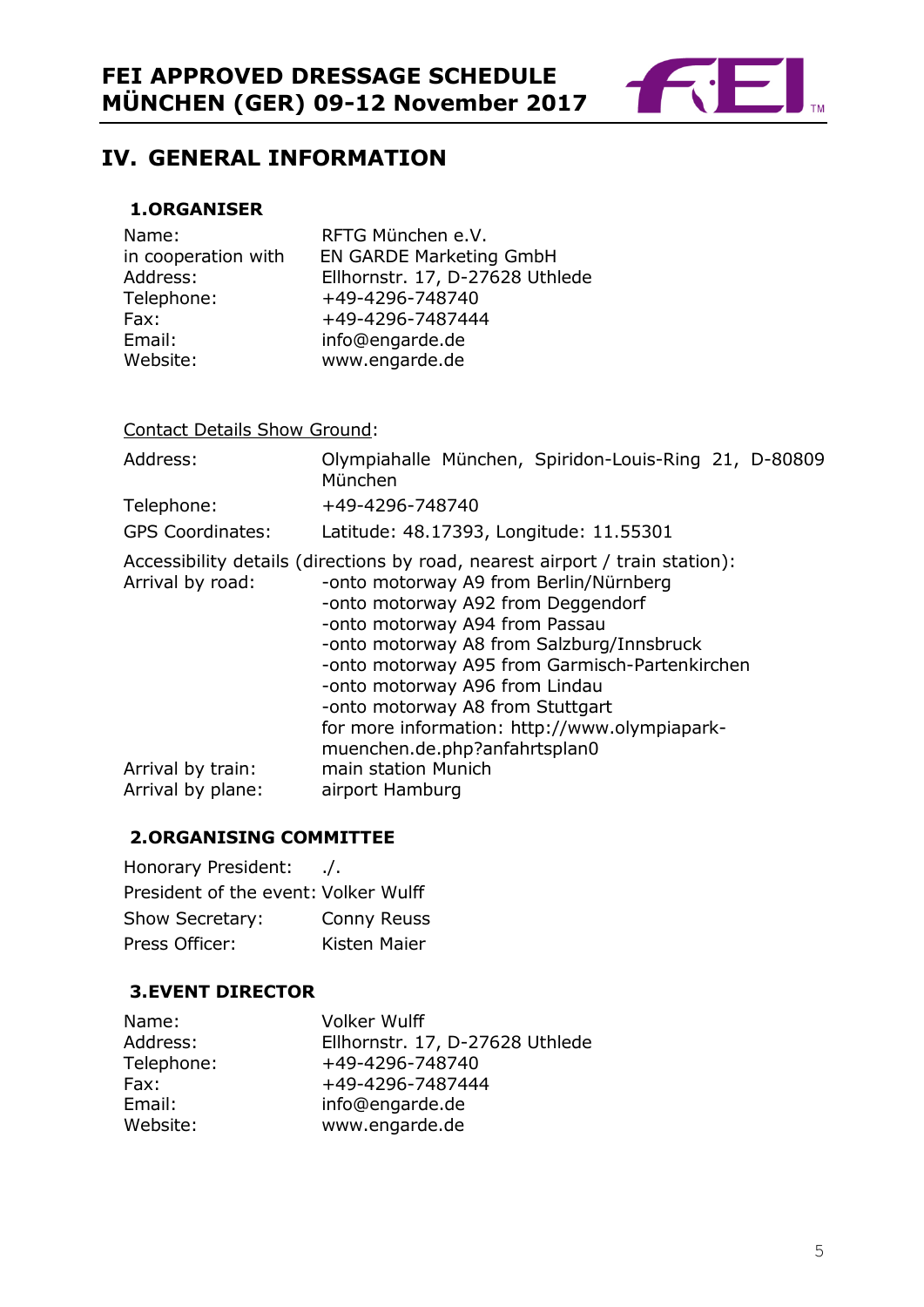# **CHECKLIST FOR DRAFT SCHEDULE DRESSAGE 2017**



### **V. OFFICIALS**

<span id="page-5-0"></span>

| Ref.         | Panel                                                                          | <b>Function</b>                                      | <b>FEI ID</b> | <b>Name</b>                      | <b>NF</b>  | <b>Level</b>   | <b>Contact Email</b>                             |
|--------------|--------------------------------------------------------------------------------|------------------------------------------------------|---------------|----------------------------------|------------|----------------|--------------------------------------------------|
| 1            | Ground Jury                                                                    | Ground Jury President                                | 10050583      | Katrina Wuest                    | <b>GER</b> | $5*$           | Katrina.wuest@t-online.de<br>+49 171 3727326     |
|              |                                                                                | Ground Jury Member                                   | 10053735      | Dr. Evi Eisenhardt               | <b>GER</b> | $5*$           |                                                  |
|              |                                                                                | Ground Jury Member                                   | 10049296      | <b>Mariette Sanders</b>          | <b>NED</b> | $5*$           |                                                  |
|              |                                                                                | Ground Jury Member                                   | 10049287      | Elizabeth Max-Theurer            | <b>AUT</b> | $4*$           |                                                  |
|              | Foreign Judge                                                                  | Foreign Judge                                        | 10053125      | Hans Christian Matthiesen        | <b>DEN</b> | $5*$           | hanschr@pc.dk                                    |
| $\mathbf{2}$ | Foreign Technical Delegate                                                     | Foreign Technical Delegate                           |               | . /.                             |            |                |                                                  |
| 3            | Appeal Committee                                                               | Appeal Committee                                     |               | . /.                             |            |                |                                                  |
| 4            | Chief Steward                                                                  | Chief Steward                                        | 10051929      | Michael Wassmann                 | <b>GER</b> | 2              | b.m.wassmann@t-online.de<br>+49 172 4208334      |
|              | <b>Assistant Stewards</b>                                                      | <b>Assistant Steward</b>                             | 10052898      | Katarzyna Widalska               | <b>POL</b> | $\overline{2}$ |                                                  |
|              |                                                                                | <b>Assistant Steward</b>                             | 10076672      | Michael Krieger                  | <b>GER</b> |                |                                                  |
| 5            |                                                                                | <b>Assistant Steward</b>                             | 10093350      | Carsten Lenz                     | <b>GER</b> |                |                                                  |
|              |                                                                                | <b>Assistant Steward</b>                             | 10049967      | Jan Posluszny                    | POL        | 3              |                                                  |
|              |                                                                                | <b>Assistant Steward</b>                             | 10049516      | Karl-Heinz Streng                | <b>GER</b> |                |                                                  |
| 6            | FEI Veterinary Delegate                                                        | Veterinary Delegate                                  | 10051557      | Nils Adolphsen                   | <b>GER</b> |                | Nilsado1@aol.com                                 |
| 7            | <b>VSM Veterinary Services</b><br>Manager / Treating Veterinarian<br>/ 24h VSM | Veterinary Services Manager<br>Treating Veterinarian | 10051357      | Dr. Rüdiger Brems                | <b>GER</b> |                | bremspferdeklinik@t-online.de<br>+49-170-7723277 |
| 8            | Doctor/Medical Service                                                         | Doctor/Medical Service                               |               | Bayrisches Rotes Kreuz           | <b>GER</b> |                | info@brk-muenchen.de<br>+49.89-23731             |
| 9            | Farrier                                                                        | Farrier                                              |               | Kai Scharfetter<br>Georg Fischer | <b>GER</b> |                | +49.171-5315770<br>+49.170-8028283               |
| 10           | NF Delegate                                                                    | NF Delegate                                          |               | Katrina Wuest                    | <b>GER</b> |                |                                                  |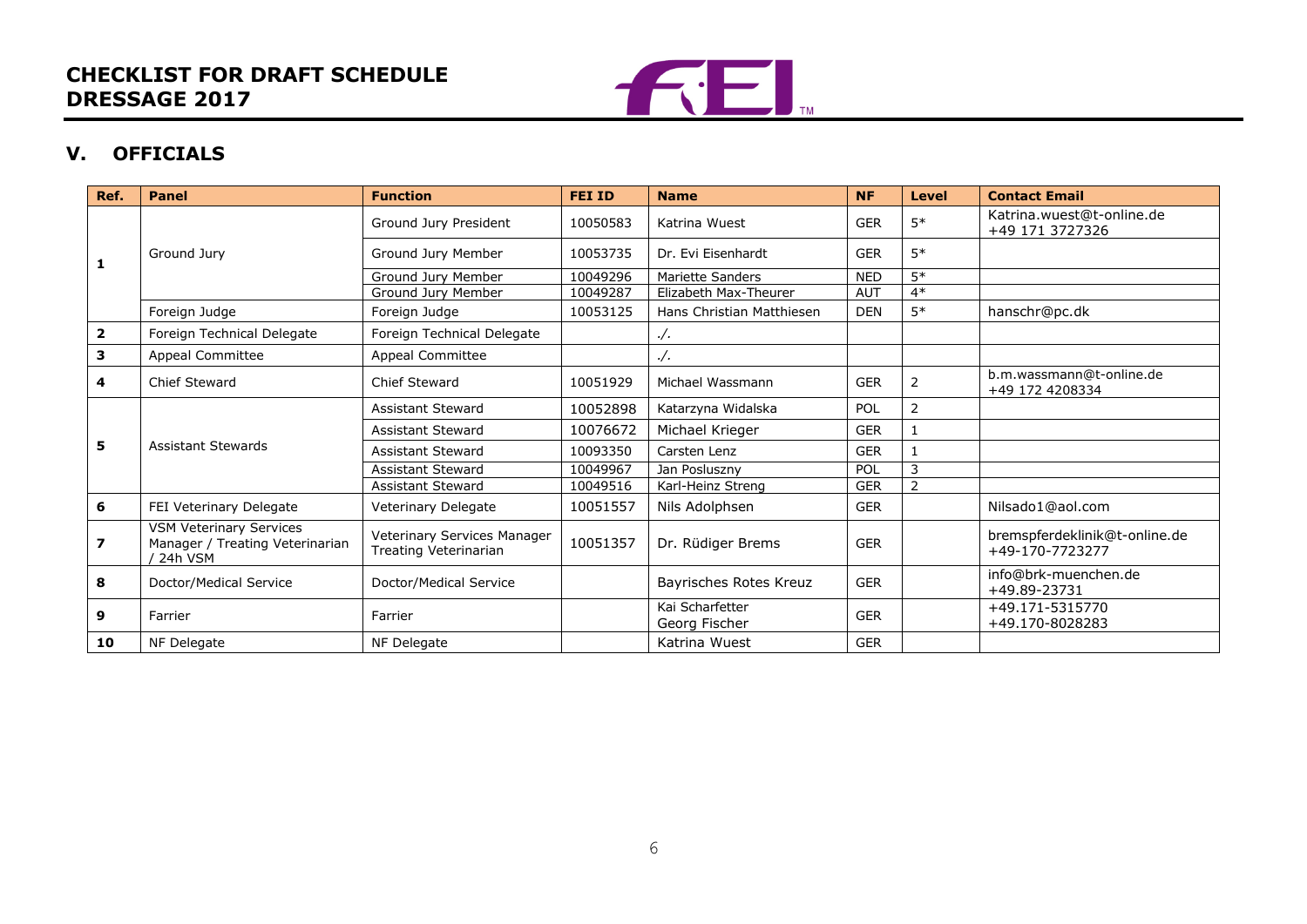

# <span id="page-6-0"></span>**VI. INVITATIONS**

| Number of NFs invited:        | 6                                                                  |
|-------------------------------|--------------------------------------------------------------------|
| State which NFs are invited:  | AUT, GBR, LUX, NED, USA, GER                                       |
| Reserve NFs:                  | all further NFs on request                                         |
| Total Number of athletes:     | approx. 20                                                         |
| Number of home athletes:      | approx. 10 (acc. to a special handicap agreed upon<br>with NF GER) |
| Number of athletes per NF:    | 2                                                                  |
| Number of horses per athlete: | CDI4*: $2 - 1$ horse per tour                                      |
| Number of FEI Wildcards:      | 1                                                                  |
| Number of OC Wildcards:       | 2                                                                  |

Athletes are invited by the Organiser through their NF.

One (1) groom per athlete.

./.

# <span id="page-6-1"></span>**VII. ENTRIES**

## **IMPORTANT**

- You must use the FEI Entry System for all categories of this Event: [https://entry.fei.org](https://entry.fei.org/)
- You will find additional documentation on: <https://inside.fei.org/fei/your-role/nfs/entry-system-dressage>
- All Athletes and Horses participating in any International Competition must be registered with the FEI.
- Athletes and/or Horses present at the Event without having been entered through the FEI's Online Entry System will automatically be disqualified unless compelling circumstances warrant otherwise.

German Athletes have to enter through the German Entry System NeOn! Entries of German Athletes will then be uploaded into the FEI Online Entry System!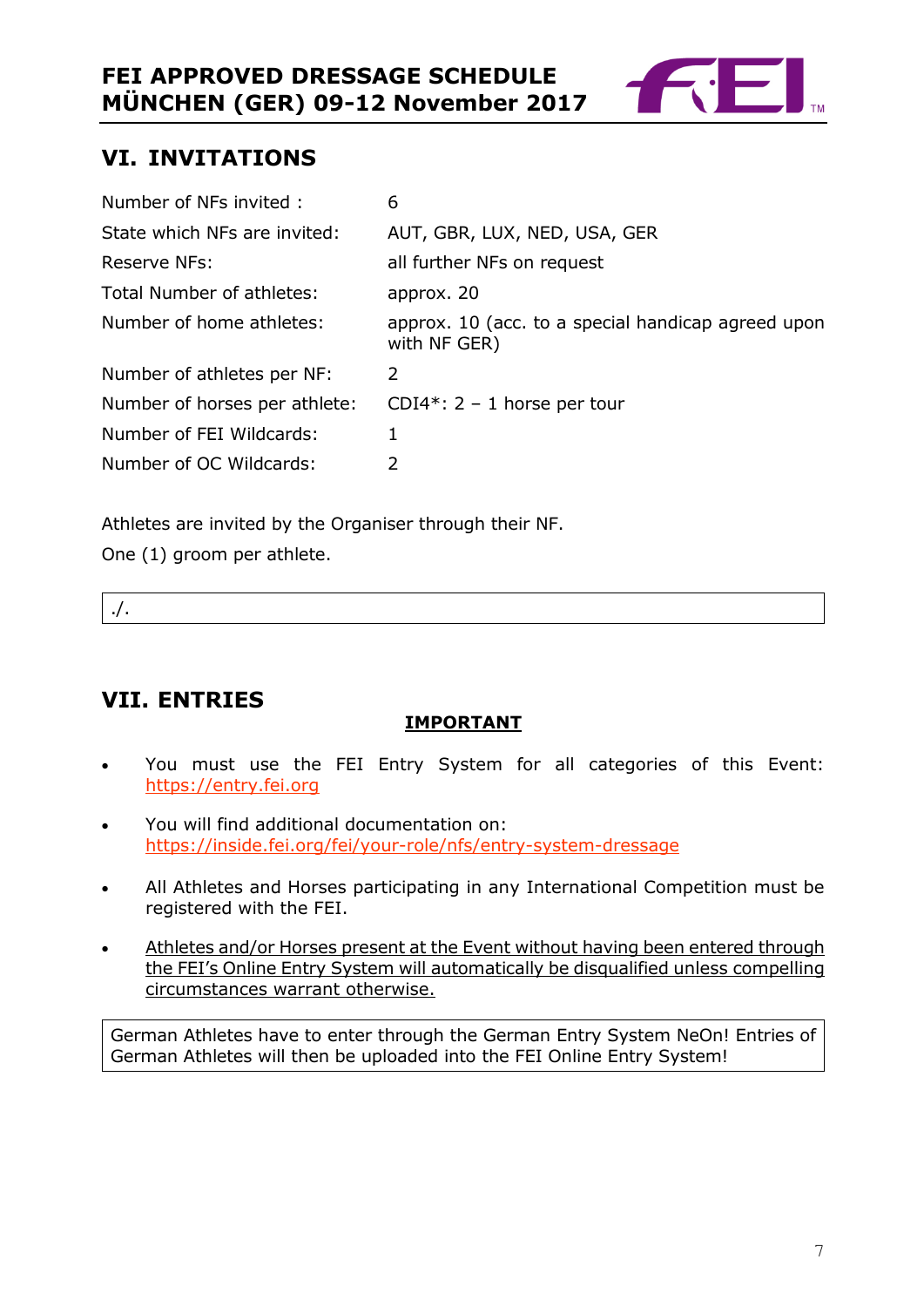

#### <span id="page-7-0"></span>**1.ENTRY DATES AND FEES:**

#### **Deadlines for entries**

Definite Entries: 16.10.2017

Last date for substitutions: 09.11.2017, two hours prior to the horse inspection

Entries have to be in accordance with art 423 of the Dressage Rules and art 116 of the General Regulations.

| <b>Entry fee per horse:</b> | CDI4*: 300,00 (VAT excluded)              |
|-----------------------------|-------------------------------------------|
| Stabling fee per horse:     | 140,00                                    |
| <b>VAT</b> :                | CDI4*: 21,00 (7%) / stabling: 26,60 (19%) |
| Total fee per horse:        | CDI4*: 487,60                             |

Entry fee and fee for power supply (if ordered)

- of German Athletes will be subject to direct credit through the German online system NeOn. - of Foreign Athletes will be due on site at the latest.

EADCMP fee, manure disposal , costs for forage etc. (see "ADDITIONAL FEES/CHARGES BY OC") will be invoiced in addition on site.

| Contact details: |                                             |
|------------------|---------------------------------------------|
| Name:            | EN GARDE Marketing, Conny Reuss             |
| Address:         | Ellhornstraße 17, 27628 Hagen im Bremischen |
| Telephone:       | +49.4296-74874 26                           |
| Fax:             | +49.4296-74874 44                           |
| Email:           | reuss@engarde.de                            |

#### <span id="page-7-1"></span>**2.NO-SHOWS/LATE WITHDRAWALS:**

**NB :** In the case of withdrawals after the date of definite entries or no-shows the athlete or the respective NF will be held liable to reimburse the Organiser for the actual financial loss incurred by the Organiser (i.e. stabling and hotel expenses) as a result of the late withdrawal or no-show.

Amount charged: 250,00 EUR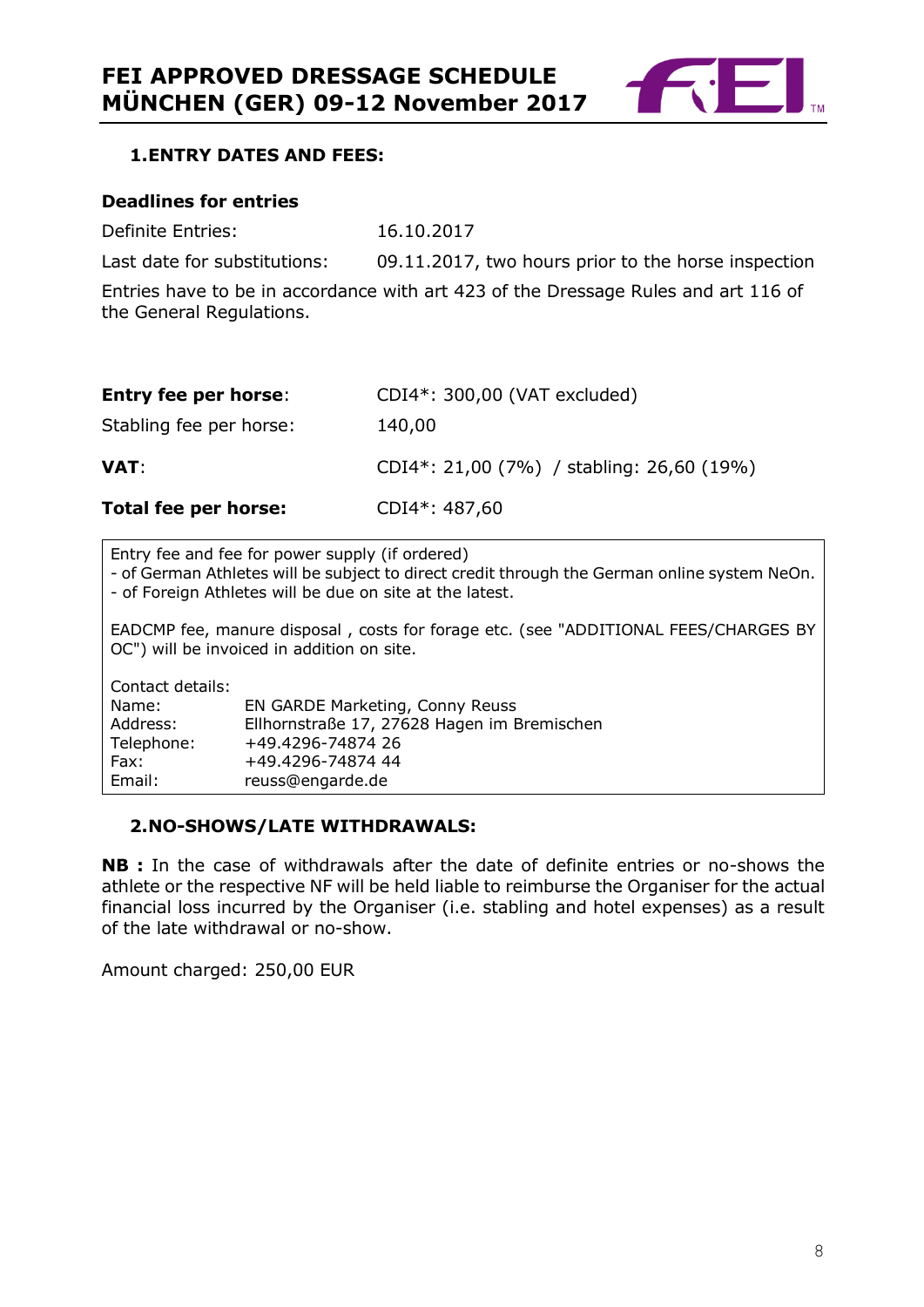

#### <span id="page-8-0"></span>**3.ADDITIONAL FEES/CHARGES BY ORGANISING COMMITTEE:**

All additional fees must be listed hereunder with the details of the amounts to be charged and approved by the FEI. Only fees approved by the FEI and listed in the approved Schedule can be charged by the Organiser.

#### EADCMP Fee:

Included in entry fee  $\square$  Not included in entry fee  $\square$ 

Lower Level Events (CIMs) CHF 18 per horse per event (For definition of CIMs see Appendix E of the FEI General Regulations) Higher Level Events CHF 25 per horse per event (All other events not defined as CIM)

Electricity (upon request): 60,00 per charge Sites for lorries/caravans etc. incl. one electricity charge: € 80,00 per lorry/caravan Sites for lorries/caravans/cars without electricity: €20,00 per parking site Manure disposal: 40,00 per horse Hay: 7,00 per bale Straw:  $5,00$  per bale (1<sup>st</sup> bedding free) Shavings:  $14,00$  per bale ( $1<sup>st</sup>$  bedding free) Other (please specify): Additional box for non competing horses: 200,00 per box Tackbox: 200,00 per box Health papers: 40,00 per document issued

#### **All aforementioned amounts are including VAT**

VAT Number of the Organiser: DE 151408961

#### <span id="page-8-1"></span>**4. DEGREE OF DIFFICULTY – FLOORPLAN GRAND PRIX FREESTYLE**

Athletes are required to login using their own credentials on [http://dressagefreestyle.fei.org](http://dressagefreestyle.fei.org/) to create or assign their Grand Prix Freestyle floorplan at the latest 2 hours prior to:

 $\Box$  the horse inspection.

 $\Box$  the draw of the Grand Prix.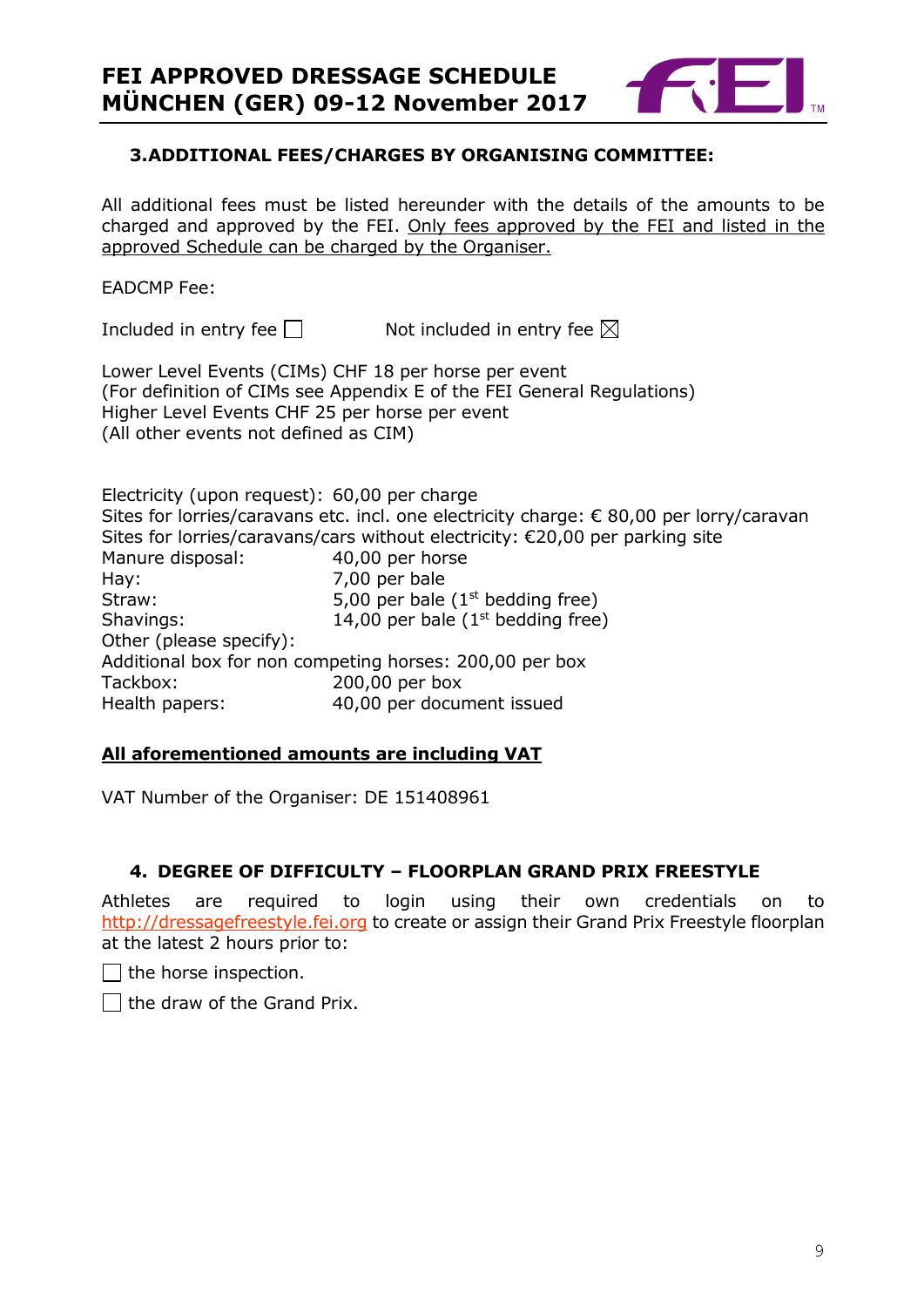

# <span id="page-9-0"></span>**VIII. TIMETABLE**

|                                      | Day                 | <b>Date</b> | <b>Time</b>                                            |
|--------------------------------------|---------------------|-------------|--------------------------------------------------------|
| • Opening of stables:                | Wednesday           | 08.11.2017  | 15:00 hrs                                              |
| · Horse Inspection:                  |                     |             |                                                        |
| * GP Freestyle Tour                  | Thursday            | 09.11.2017  | 08:30-09:00 hrs                                        |
| * GP Special Tour                    | Thursday            | 09.11.2017  | 17:30-18:00 hrs                                        |
| • Declaration of Starters            |                     |             |                                                        |
| * Competition 20 (GP Freestyle Tour) | Thursday            | 09.11.2017  | $09:00$ hrs                                            |
| * Competition 22 (GP Special Tour)   | Thursday            | 09.11.2017  | 18:00 hrs                                              |
| * Further competitions               | previous<br>evening |             | after the end of the<br>respective qualifying<br>comp. |
| $\bullet$ Draw:                      |                     |             |                                                        |
| * Competition 20 (GP Freestyle Tour) | Thursday            | 09.11.2017  | $11:00$ hrs                                            |
| * Competition 22 (GP Special Tour)   | Thursday            | 09.11.2017  | 20:00 hrs                                              |
| * Further competitions               | previous<br>evening |             | 2 hours after closing<br>time of declarations          |

| <b>Competitions CDI4*:</b>            | Dav      | <b>Date</b> | Time        | <b>Prize Money</b> |
|---------------------------------------|----------|-------------|-------------|--------------------|
| Comp. 20: Grand Prix - Freestyle Tour | Thursday | 09.11.2017  | $13.00$ hrs | 8.000,00           |
| Comp. 22: Grand Prix - Special Tour   | Friday   | 10.11.2017  | 08:00 hrs   | 8.000,00           |
| Comp. 21: Grand Prix Freestyle        | Saturday | 11.11.2017  | 20:00 hrs   | 10.000,00          |
| Comp. 23: Grand Prix Special          | Sunday   | 12.11.2017  | 09:40 hrs   | 10.000,00          |
| <b>Total Prize Money</b>              |          |             |             | 36.000,00          |
| <b>Prizes in Kind</b>                 |          |             |             |                    |

### **GENERAL CLASSIFICATION AT THE END OF THE COMPETITIONS:**

| Leading athlete award - | $\cdot$ . |
|-------------------------|-----------|
| Best foreign athlete -  | $\cdot$ . |
| Best home athlete -     | $\cdot$ . |
| Team awards -           | $\cdot$ . |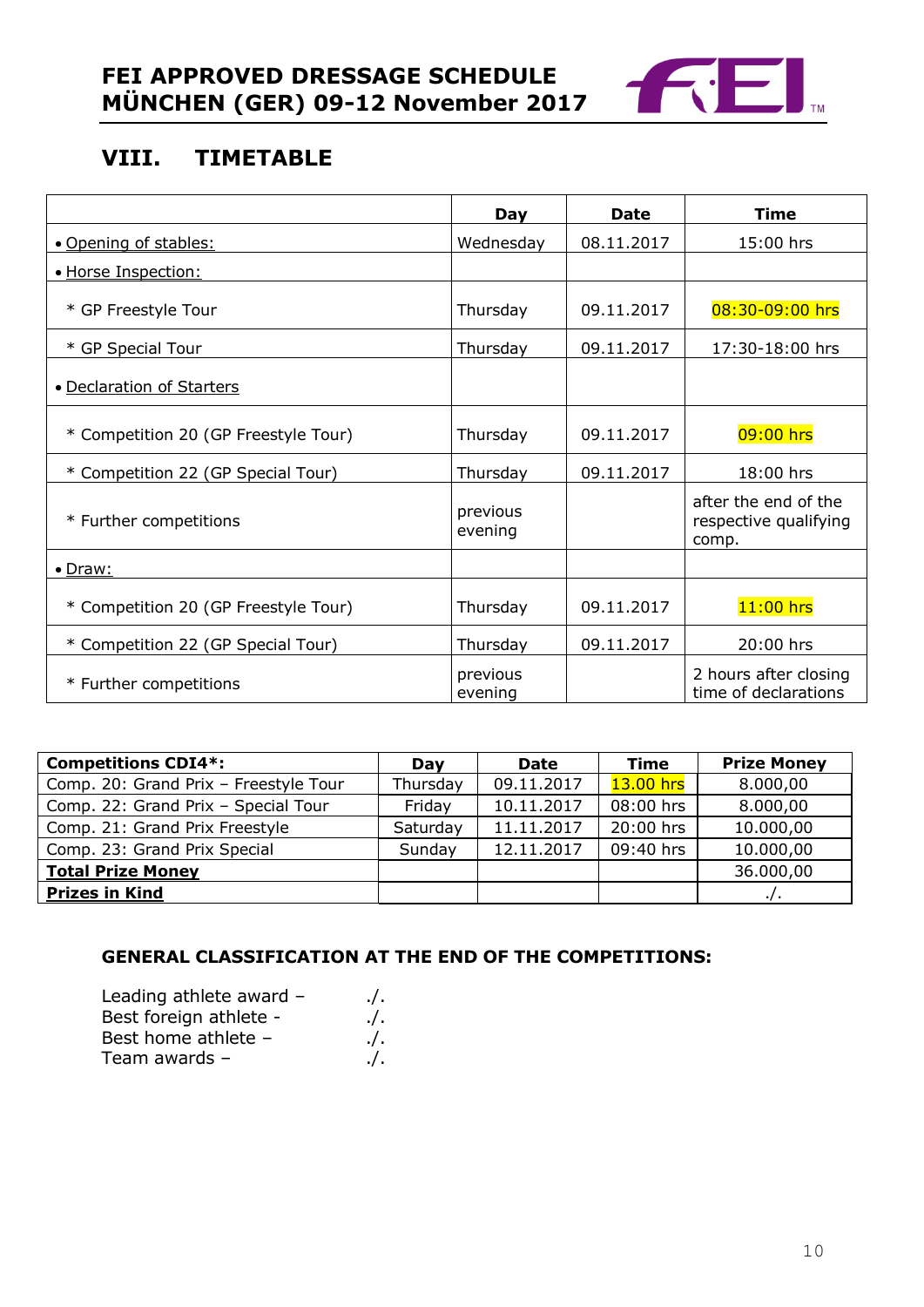

# <span id="page-10-0"></span>**IX. COMPETITIONS DETAIL**

#### **FIRST DAY: Thursday BATE: 09.11.2017**

#### **COMPETITION No 20 – CDI4\* FEI Grand Prix Qualifier for comp. 21 (GP Freestyle)**

| Test:                                                             | FEI Grand Prix (Edition 2009, revision 2014) update 2017<br>- to be ridden from memory |
|-------------------------------------------------------------------|----------------------------------------------------------------------------------------|
| Open to:                                                          | all athlete/horse combinations entered for the CDI4*                                   |
|                                                                   |                                                                                        |
| Number of horses per Athlete:                                     |                                                                                        |
| Starting order:                                                   | by draw acc. to Art. 425.2.1a                                                          |
| Total prize money:                                                | EUR 8.000                                                                              |
| Breakdown of prize-money:                                         | 2.300/1.700/1.300/1.000/800/500/2x200                                                  |
| If more Athletes are placed the next receive: $\epsilon$ 90 each. |                                                                                        |

\* \* \* \* \* \* \* \* \* \* \*

#### **SECOND DAY: Friday DATE: 10.11.2017**

**COMPETITION No 22 FEI Grand Prix Qualifier for comp. 23 (GP Special)**

| ×<br>v<br>$\overline{\phantom{a}}$<br>v<br>., |  |
|-----------------------------------------------|--|

FEI Grand Prix (Edition 2009, revision 2014) update 2017 – to be ridden from memory Number of horses per Athlete: 1 Open to: all athlete/horse combinations entered for the CDI4\*<br>Starting order: by draw acc. to Art. 425.2.1a by draw acc. to Art.  $425.2.1a$ <br>EUR  $8.000$ Total prize money:<br>Breakdown of prize-money: Breakdown of prize-money: 2.300/1.700/1.300/1.000/800/500/2x200 If more Athletes are placed the next receive: € 90 each.

\* \* \* \* \* \* \* \* \* \*

### **THIRD DAY: Saturday DATE: 11.11.2017**

# **COMPETITION No 21 FEI Grand Prix Freestyle**

| Test:                         | FEI Grand Prix Freestyle to Music (Edition 1999, revision<br>2009) update 2017                          |
|-------------------------------|---------------------------------------------------------------------------------------------------------|
| Sound carrier:                | CD/DVD/MP3 (2 copies) has to be handed in the evening<br>before the competition in the show office      |
| Number of horses per Athlete: |                                                                                                         |
| Open to and compulsory for:   | the best 8 Athlete/horse combinations of comp. 20, incl.<br>those ex aequo on the 8 <sup>th</sup> place |
| Starting order:               | by draw in groups of five acc. to Art. 425.5.                                                           |
| Total prize money:            | EUR 10.000                                                                                              |
| Breakdown of prize-money:     | 2.600/2.000/1.750/1.250/1.000/700/500/200                                                               |

\* \* \* \* \* \* \* \* \* \*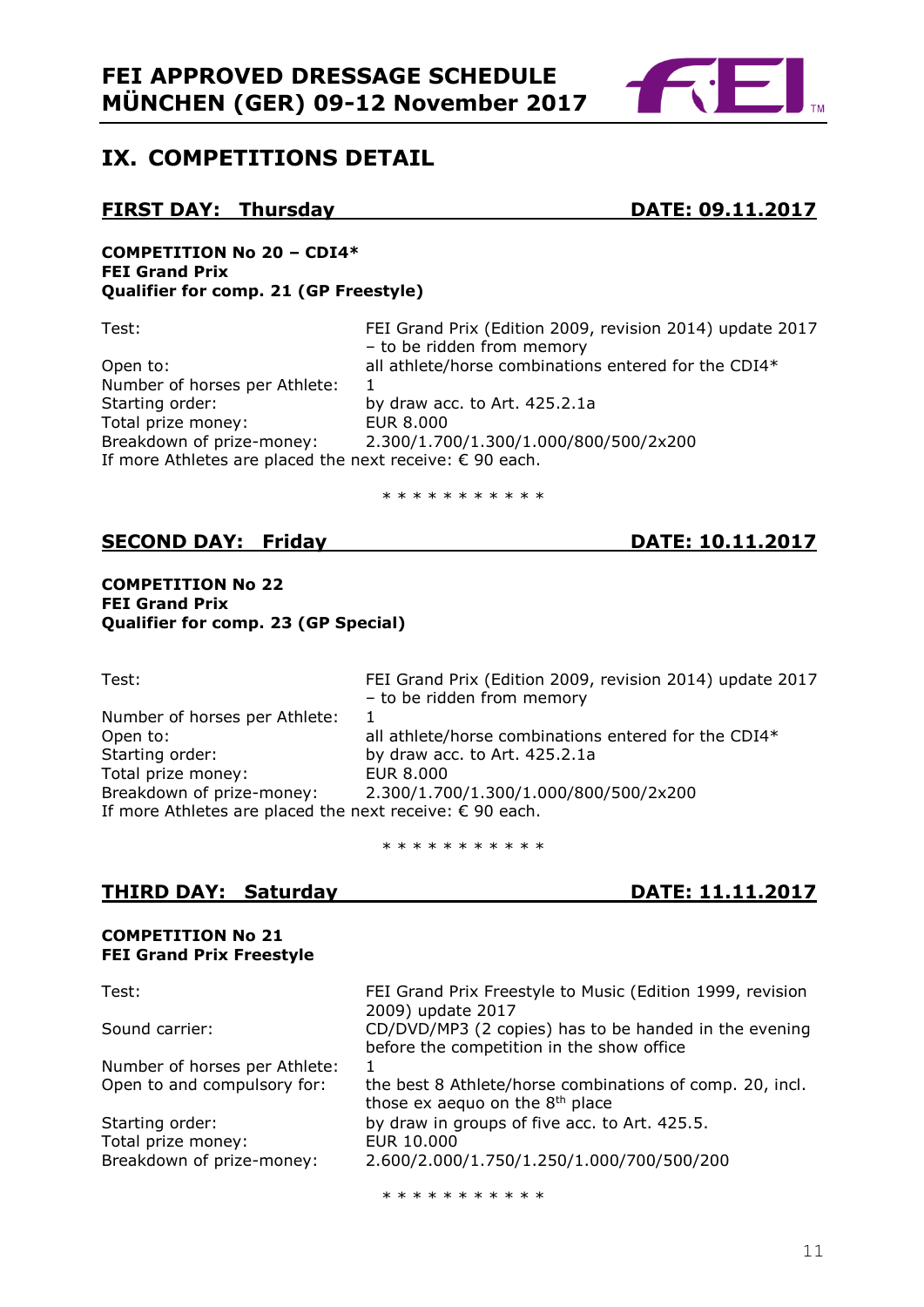

#### **FORTH DAY: Sunday <b>DATE: 12.11.2017**

# <span id="page-11-0"></span>**COMPETITION No 23 FEI Grand Prix Special**

Test: FEI Grand Prix Special (Edition 2009, revision 2014) update 2017 – to be ridden from memory

Number of horses per Athlete: 1 Open to and compulsory for: the best 8 Athlete/horse combinations of comp. 22, incl.

Total prize money:

those ex aequo on the  $8<sup>th</sup>$  place Starting order:<br>
Total prize money: EUR 10.000 Breakdown of prize-money: 2.600/2.000/1.750/1.250/1.000/700/500/200

\* \* \* \* \* \* \* \* \* \*

# **X. FACILITIES OFFERED**

# <span id="page-11-1"></span>**1.ATHLETES**

#### **Accommodation**

Hotel: Marriott Hotel Address: Berliner Str. 93, D-80805 München Telephone: +49-89-

Accommodation will be at Athletes' own expense (single room:  $\epsilon$  157 per night / double room:  $\epsilon$  172 per night). This conditions can only be granted, if the reservation has been sent to EN GARDE together with the entries. Hotel rooms for the athletes will be settled in the show office. For further inquiry please mail to: reuss@engarde.de

#### **Meals**

Meals will be provided in the stuffs catering (VIP from Friday) from 09.11.2017 to 13.11.2017 (lunch) will be at the OC's expense.

### <span id="page-11-2"></span>**2.GROOMS**

#### **Accommodation**

No special accommodations available Accommodation will be at the Athletes' expense.

### **Meals**

Meals provided from Thursday, 09.11.2017 (breakfast) to Sunday, 12.11.2017 (lunch) in the catering at the Organiser's expense. In the show office, each groom (one groom per athlete) will receive meal vouchers for each day of the show which can be used in the staff catering.

**N.B.** Organiser's must provide proper sanitary conditions. The showering facilities should be sufficient for both male and female grooms with hot and cold water. Shower facilities as well as restrooms should at all times be in a state of cleanliness.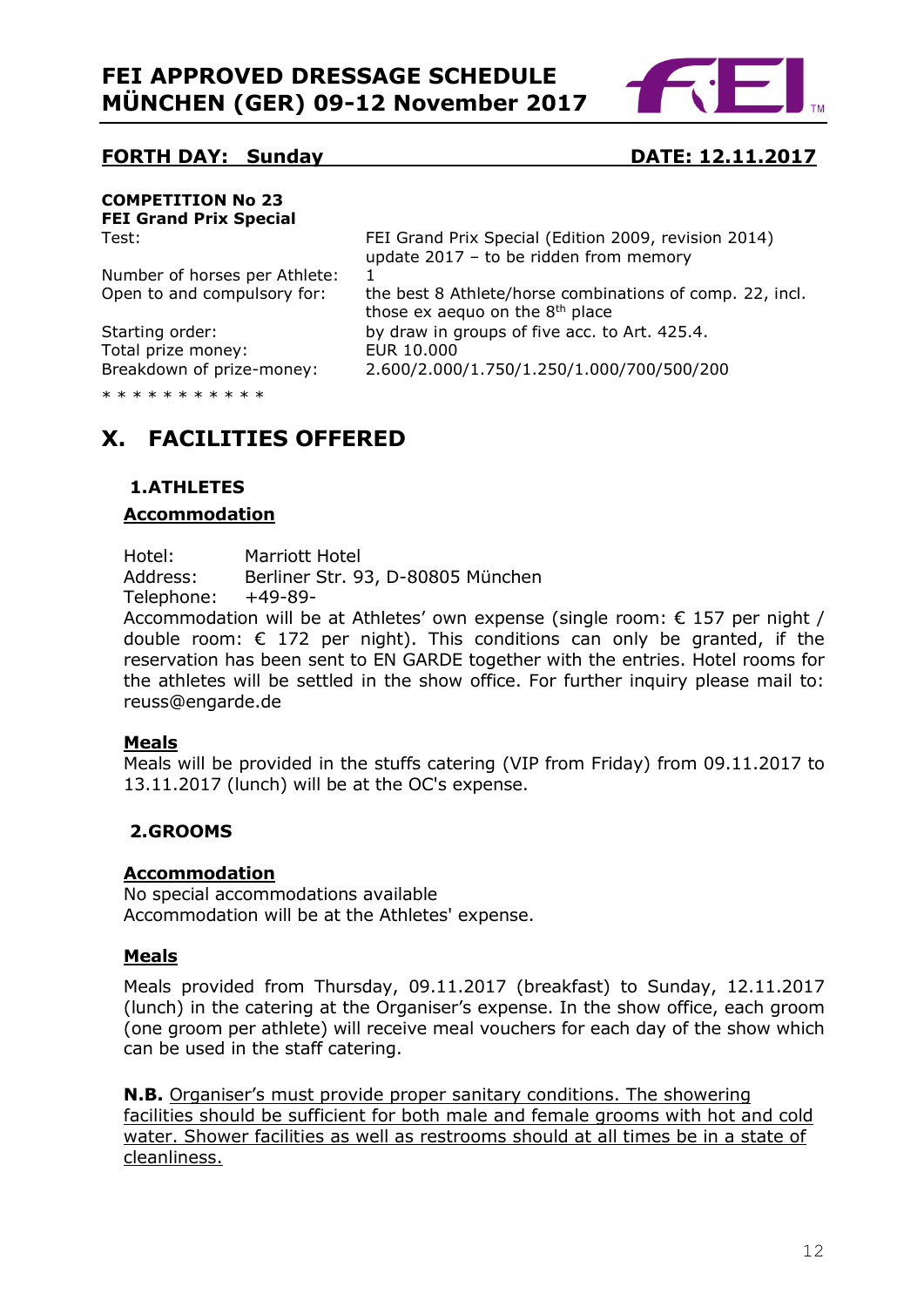

# <span id="page-12-0"></span>**XI. LOGISTICAL/ADMINISTRATIVE/TECHNICAL INFORMATION**

#### <span id="page-12-1"></span>**1.DRAW**

Location of the draw: show office

### <span id="page-12-2"></span>**2.COMPETITION ARENA(S)**

<span id="page-12-3"></span>

| Total dimensions:                          | 35 x 70 m                                   |
|--------------------------------------------|---------------------------------------------|
| Type of Footing:                           | sand                                        |
|                                            | (Competition arena - dimensions: 20 x 60 m) |
| <b>3. PRACTICE ARENA(S)</b>                |                                             |
| Arena 1<br>Dimensions:<br>Type of Footing: | $35 \times 55$ m, indoor<br>sand-fleece     |
| Arena 2                                    |                                             |
| Dimensions:<br>Type of footing:            | 25 x 40m, tent<br>sand-fleece               |

#### <span id="page-12-4"></span>**4.STABLES**

Size of boxes  $3 \text{ m} \times 3 + 20\%$  3m  $\times$  4m

Horses will be stabled (incl. 1st bedding - straw or shavings) on the show grounds from 08.11.2017 12.00 to 12.11.2017. The necessary number of boxes has to be ordered when handing in the entries – the order is binding. If no boxes have been ordered, the OC will reserve one box per horse entered. Only the assigned stables may be used.

### <span id="page-12-5"></span>**5.SCORING/TIMING PROVIDER**

Name of the company: Hippo Data GmbH Name contact person: Jens Feth

Contact email: jf@hippodata.net

The FEI may require to be provided with real time results data feed of your events according to FEI requirements; in this case you and your provider will be informed accordingly.

### <span id="page-12-6"></span>**6.AVERAGE SCORE and OPEN SCORING**

Average Score and Open Scoring: Yes  $\Box$  No  $\boxtimes$ 

### <span id="page-12-7"></span>**7.PRIZE GIVING CEREMONY**

<span id="page-12-8"></span>The number of athletes required to present themselves for the prize-giving ceremony of each competition is 6.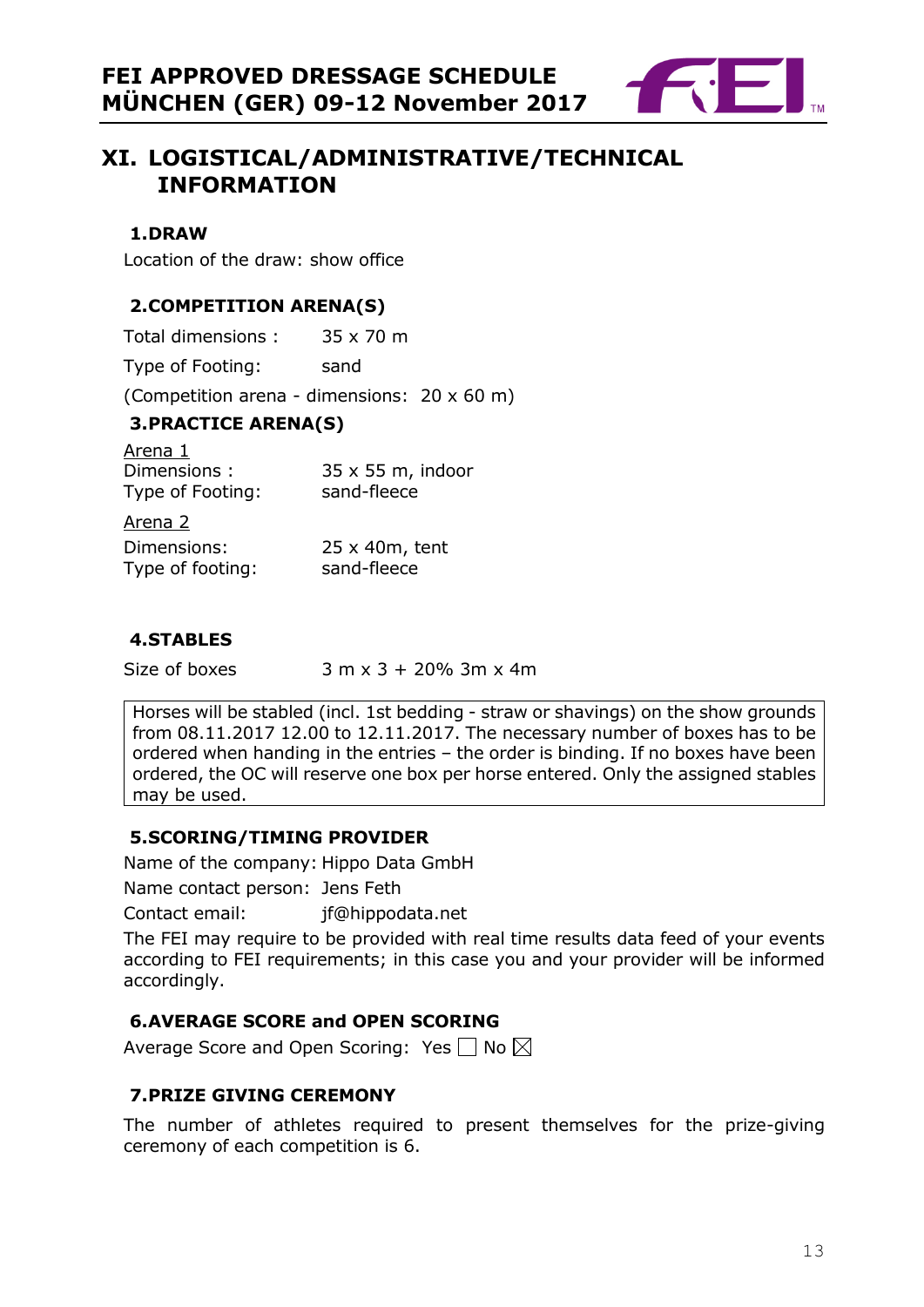

### **8.ADVERTISING ON ATHLETES AND HORSES**

The athletes are authorised  $\boxtimes$  not authorised  $\Box$  to carry the logo of their personal sponsor. The Chief Steward will check that the advertising and publicity on athletes and horses complies with Article 135 of the General Regulations.

#### <span id="page-13-0"></span>**9.TICKETING**

Are you selling ticket for spectator to attend your event: Yes  $\boxtimes$  No  $\Box$ 

Name of your ticketing provider: EN GARDE Marketing GmbH

Web address to buy ticket: www.engarde.de

#### <span id="page-13-1"></span>**10. BETTING**

Betting will be authorised by the Organiser. Yes  $\Box$  No  $\boxtimes$ 

### <span id="page-13-2"></span>**11. TRANSPORT REIMBURSMENT HORSES / PONIES**

Transport expenses to be paid by the athletes.

#### <span id="page-13-3"></span>**12. WELCOME**

The time and date of arrival of athletes, horses and their means of transport must be given to the Organiser in order to facilitate them on arrival.

#### <span id="page-13-4"></span>**13. LOCAL TRANSPORTATION - ARRANGEMENTS FROM HOTEL TO SHOWGROUNDS**

A shuttle service will be available from 09.11.2017 between the offical show hotels and the show ground. Airport or railway station services can only be made if cars are available. Possible requests have to be made 2 days before arrival.

#### <span id="page-13-5"></span>**14. ENTRY RIGHT TO SHOWGROUNDS/ACCREDITED PERSONS**

Entry right to the stable area acc. to FEI Veterinary Regulations Art. 1023 VI.

#### NUMBER ACCREDITED PERSONS:

Athlete: 1 Partner: 1 Groom: 1 Horse Owner: two (2) accreditations per horse acc. to FEI Passport

#### <span id="page-13-6"></span>**15. SUSTAINABILITY**

Please consider the environment when organising an FEI Event. Please find useful information on FEI Sustainability here:" [http://inside.fei.org/fei/your](http://inside.fei.org/fei/your-role/organisers/handbook)[role/organisers/handbook](http://inside.fei.org/fei/your-role/organisers/handbook)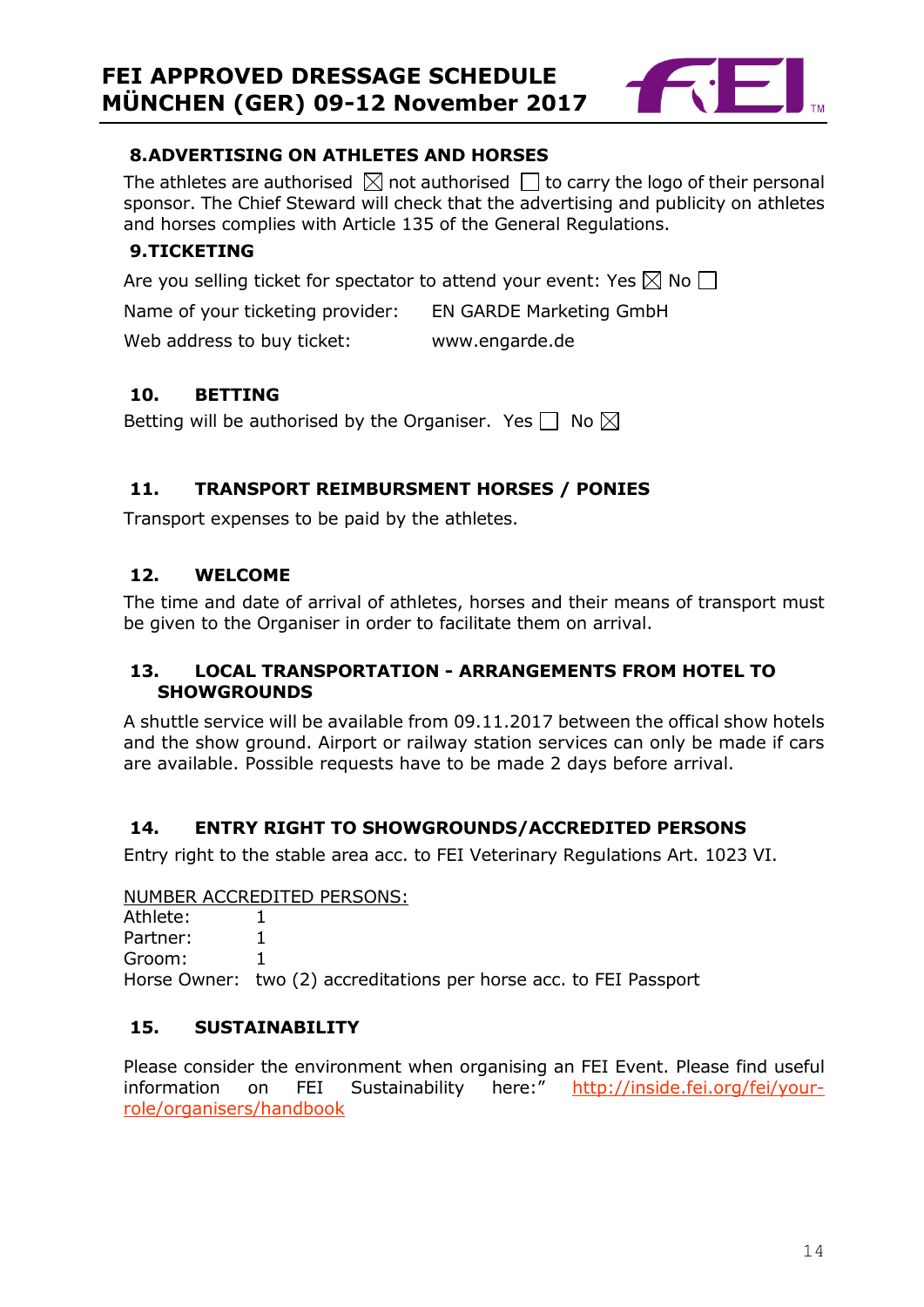

# <span id="page-14-0"></span>**XII. VETERINARY MATTERS**

#### <span id="page-14-1"></span>**1.CUSTOMS FORMALITIES**

Contact details for Customs Formalities:

| Name:          | Johannsmann Transportservice GmbH   |
|----------------|-------------------------------------|
| Address:       | Hagenort 6, D-33803 Steinhagen      |
| Telephone:     | +49-5204-890111                     |
| Fax:           | +49-5204-890222                     |
| Email:         | info@johannsmann-pferdetransport.de |
| Opening hours: | times are given in the show office  |

Customs and veterinary fees will not be taken over.

#### <span id="page-14-2"></span>**2.HEALTH REQUIREMENTS**

#### **GENERAL**

In accordance with the FEI Code of Conduct for the Welfare of the Horse it is imperative that all Horses at FEI Events are physically fit and free from infectious disease before being allowed to compete.

#### **ENTRY OF HORSES**

Required health tests and vaccinations: ./. Quarantine period: ./. Specimen Import Licence applied: ./.

Every Athlete is obliged to deliver all necessary health certificates for the transport to the event or identification of the horses before they come into the stables:

a) in case of arrival from a EU-member-country, a certificate for registered horses acc. to sample of Annex B to Reglements 90/426 (see annex Vet. I) of the actual valid form will be necessary.

b) in case of arrival from a country not belonging to the EU, a health certificate for registered horses acc. to sample of annex II (see Annex Vet. II) of the decision of the commission 92/260 of the actual valid form will be necessary.

A certificate must be done in at least one official language of the country of destination and in one official language of the member country. The Athlete must carry with him the original certificate, not a copy.

The organiser sees to it that on the competition site, an official state veterinarian is present to issue the health certificates which are necessary for the transport of the horses to their destination abroad.

In case the OC has entrusted a forwarding agency, the latter is ready to assist regarding the required documents.

Furthermore, questions relating to health requirements for horses can be directed to the veterinary authorities in the country of origin or in Germany.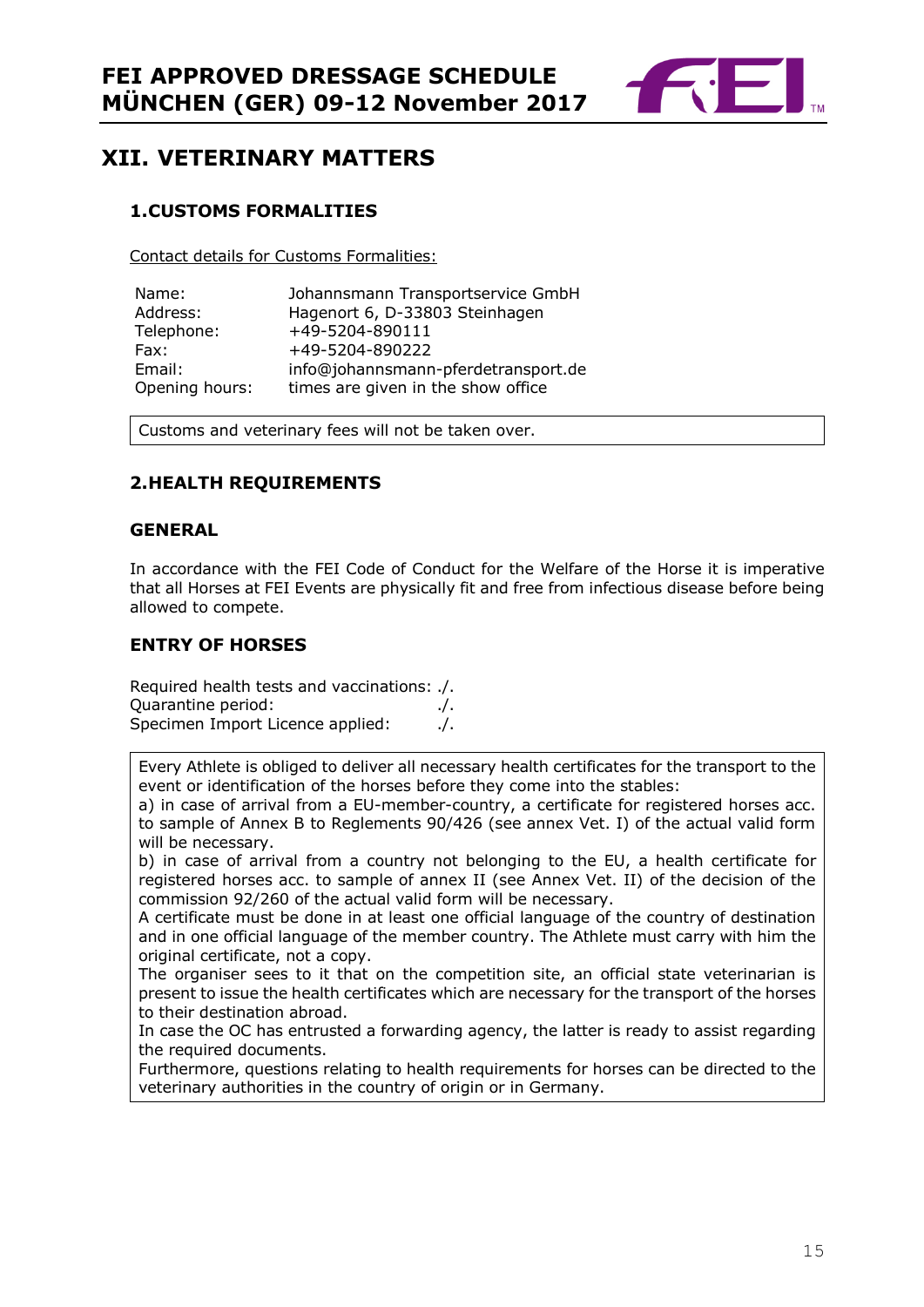

#### <span id="page-15-0"></span>**3.NATIONAL REQUIREMENTS**

In addition to the Rules and Regulations applicable as set out above the following national regulations apply: • German Animal Welfare Act (Tierschutzgesetz): www.gesetze-im-internet.de/bundesrecht/tierschg/gesamt.pdf • German Law concerning Manufacture and Distribution of Medicines (Arzneimittelgesetz): www.gesetze-im-internet.de/bundesrecht/amg\_1976/gesamt.pdf • German Law Governing Epidemic Diseases (Tierseuchengesetz): www.gesetze-im-internet.de/bundesrecht/viehseuchg/gesamt.pdf • German Regulation for Animal-Welfare during Transport (Tierschutztransportverordnung) www.gesetze-im-internet.de/bundesrecht/tierschtrv\_2009/gesamt.pdf • German Regulation regarding Livestock Transport (Viehverkehrsverordnung) www.gesetze-im-internet.de/bundesrecht/viehverkv\_2007/gesamt.pdf • etc.

#### <span id="page-15-1"></span>**4.PONIES**

FEI Veterinary Regulations, Chapter IV: For all Pony Events, Ponies must be available for Pony Measurement if requested by the FEI.

#### <span id="page-15-2"></span>**5.INJURY SURVEILLANCE**

FEI Veterinary Regulations, articles 1036, 1039 and 1040: Horses participating in FEI Events are subject to injury surveillance protocols; and in the event of fatality, a post mortem examination.

#### <span id="page-15-3"></span>**6.TRANSPORT OF HORSES**

Horses must be fit to travel and be transported in suitable vehicles. Any government requirements for disease testing and control must be requested well in advance, to ensure that the horse is in compliance by the time of arrival at the border of the country where the Event is taking place. athletes, or their representatives, have the responsibility to comply with national legislation in both their country of origin and the host nation of the Event. Where necessary athletes must contact local government authorities or veterinary advisors for information regarding animal health requirements and transport legislation. Within the European Union (EU), this includes EU Council Regulation (EC) No 1/2005 concerning the protection of animals during transport within the Member States of the EU.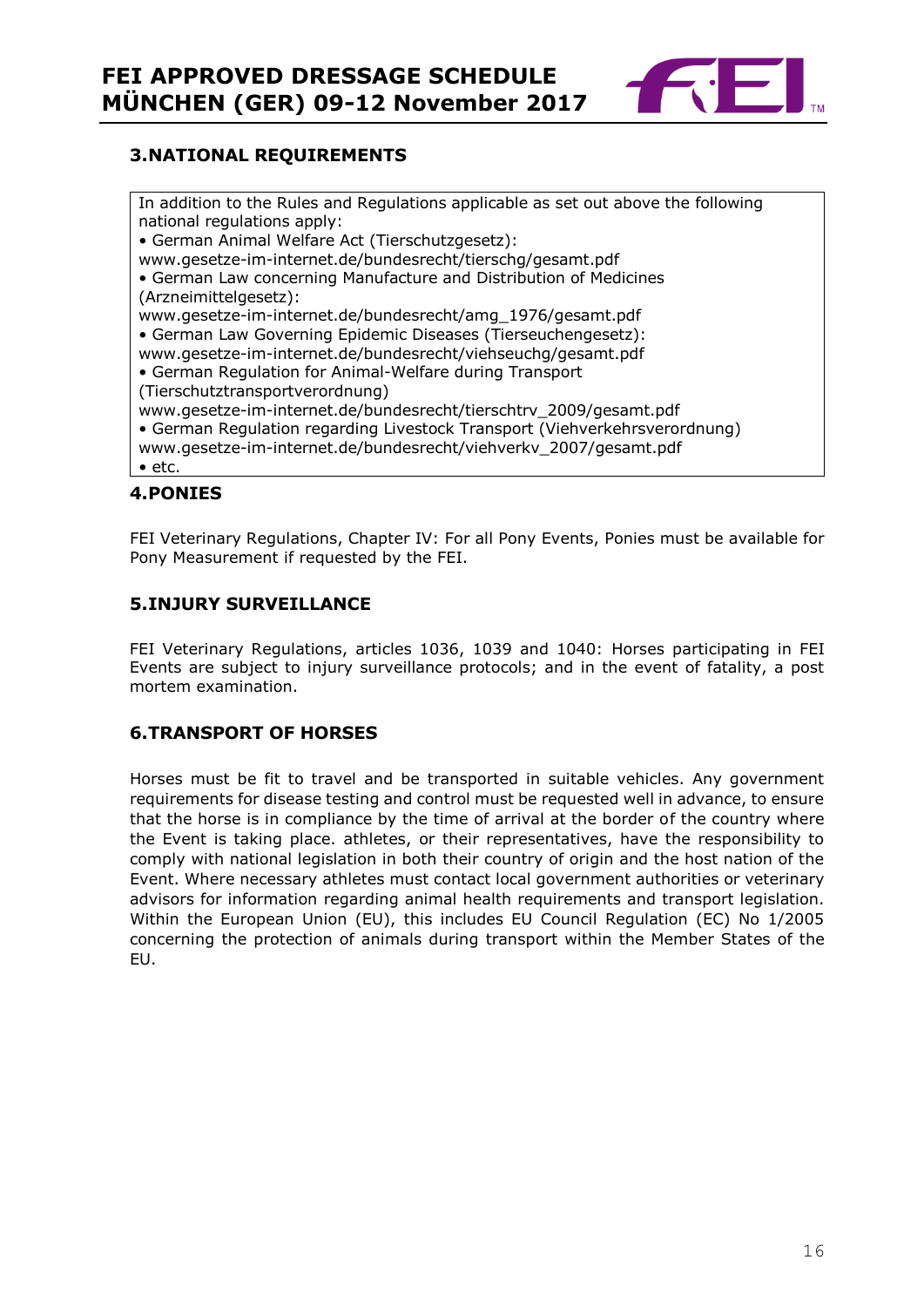

#### <span id="page-16-0"></span>**7.VENUE ARRIVAL INFORMATION & FITNESS TO COMPETE**

#### **7.1 PASSPORTS. FEI General Regulations Article 137**

#### **For all issues relating to FEI Horse Passports/FEI Recognition Cards please contact your National Federation.**

All Horses competing at FEI Events must be registered with the FEI.

FEI Passports or FEI Recognition Cards (for those Horses with a national passport approved by the FEI) are compulsory for FEI Events.

NB: Horses entered in CIMs in their country of residence are not required to have an FEI Passport or FEI Recognition Card but must be properly registered with the FEI and identifiable (GRs 137.2).

Athletes who do not present a Horse's Passport and/or Recognition Card, or one that is not correctly validated or fail to meet other passport requirements will be **subject to Sanctions in accordance with Annex II of the FEI Veterinary Regulations** and may not be allowed to compete.

**NB** for Horses permanently resident in a Member State of the European Union: all Horses must have a national EU passport in compliance with EU Regulations to which a FEI Recognition card is applied. The exception to this being Horses in possession of an FEI passport which has been continually revalidated without interruption.

#### **7.2 VACCINATIONS - EQUINE INFLUENZA. FEI Veterinary Regulations Article 1028**

Horses competing at FEI Events must comply with the requirements for Equine Influenza vaccination in accordance with the Veterinary Regulations and as summarised below.

| <b>VACCINATION</b>    | <b>PROTOCOL</b>                                                                                                                                                  | <b>ELIGIBILITY TO ENTER</b><br><b>VENUE</b>                                                                                                                              |
|-----------------------|------------------------------------------------------------------------------------------------------------------------------------------------------------------|--------------------------------------------------------------------------------------------------------------------------------------------------------------------------|
| <b>Primary Course</b> | $1st$ Vaccination: day 0<br>2 <sup>nd</sup> Vaccination: day 21-92                                                                                               | May compete 7 days after the<br>2 <sup>nd</sup> Vaccination                                                                                                              |
| <b>First Booster</b>  | Within 7 months of the 2nd<br>the <b>the</b><br>vaccination<br>Primary<br>of -<br>Course                                                                         | May compete for 6 months $+21$<br>days after the 2 <sup>nd</sup> vaccination of<br>the Primary Course<br>Must not compete in the 7 days<br>after receiving a vaccination |
| <b>Boosters</b>       | <b>MINIMUM:</b> within one year of<br>previous booster vaccination<br>IF COMPETING: must be in<br>the 6 months $+21$ days of the<br>booster previous vaccination | Must have been<br>vaccinated<br>within 6 months $+21$ days<br>before arriving at the Event<br>Must not compete in the 7 days<br>after receiving a vaccination            |

All FEI registered Horses intending to compete at FEI Events (including CIMs) must be vaccinated against Equine Influenza in accordance with these VRs. The exception being if the applicable domestic legislation prevents the use of Equine Influenza vaccines within the relevant territory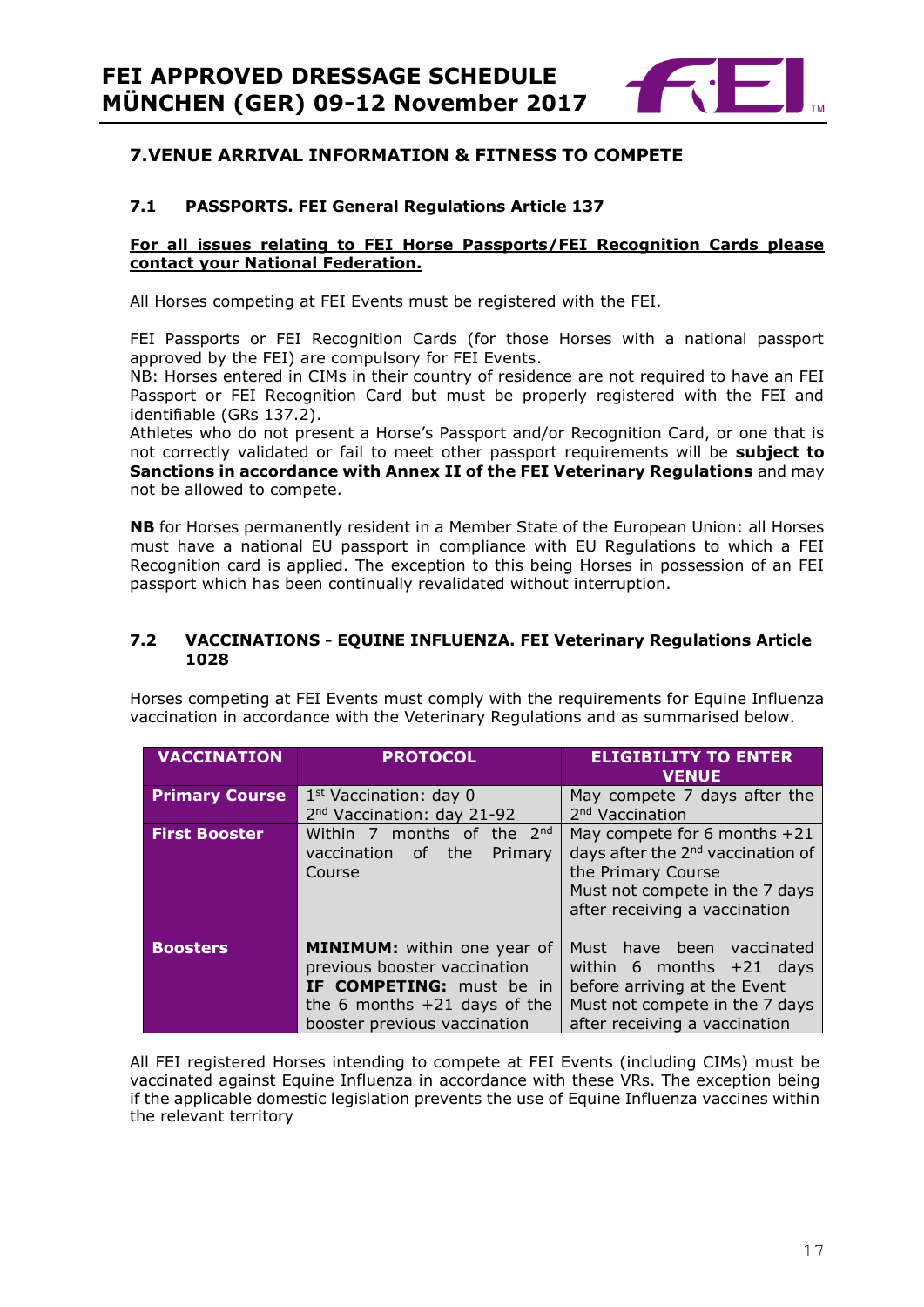

#### **7.3 EXAMINATION ON ARRIVAL. FEI Veterinary Regulations Article 1032**

On arrival at an Event venue, all Horses must undergo an examination by a veterinarian to confirm their identification from their passport and micro-chip ID (where present), their vaccination status and general health. To protect all horses attending events, any Horse with a questionable health status concerning vaccination, disease or other concerns, must be stabled within the isolation facilities provided by the Organising Committee pending a decision on entering the venue.

#### **7.4 HORSE INSPECTIONS. FEI Veterinary Regulations Article 1033, Table 2**

All Horses will be assessed for their fitness to compete during the Horse Inspection. Any Horse demonstrating questionable fitness may be referred to the Holding Box for further veterinary examination. Horses not deemed fit to compete by the Inspection Panel will not be permitted to compete.

#### **7.5 LIMB SENSITIVITY EXAMINATION. FEI Veterinary Regulations Article 1034**

All Horses are subject to examination under the protocol for abnormal limb sensitivity throughout the period of an Event, including, but not limited to, between rounds and before the Jump Off. Horses may be examined once or on multiple occasions during the Period of an Event.

Horses may be selected for examination under the protocol randomly or they may be targeted. All Horses selected to be tested must submit promptly to the examination or are subject to immediate disqualification. There is no obligation to examine any specific number of Horses at an Event.

#### <span id="page-17-0"></span>**8. EQUINE ANTI-DOPING AND CONTROLLED MEDICATION PROGRAMME (EADCMP).**

#### **8.1 SAMPLING. FEI VETERINARY REGULATIONS ARTICLES 1057 AND 1058**

All horses competing at FEI Events may be subject to sampling for the presence of FEI Equine Prohibited Substances in accordance with the FEI Equine Anti-Doping and Controlled Medication Regulations (EADCMRs). Horses may be selected for sampling in accordance with obligatory testing, targeted or random sampling procedures. Refer to Chapter VI, paragraph 3 for details of fees relating to Equine and Human Anti-Doping program (EADCMP), which OCs/NFs have the right to charge to the athlete (applicable for all FEI events worldwide).

#### **8.2 ELECTIVE TESTING. FEI VETERINARY REGULATIONS ARTICLES 1056**

Elective Testing may be carried out prior to an Event to check for the presence of prohibited substances. Please refer to<http://inside.fei.org/fei/your-role/veterinarians> for information and details.

# <span id="page-17-1"></span>**XIII. HUMAN ANTI-DOPING**

Athletes can be tested at any FEI Event, by the FEI or by other Anti-Doping Organisations with Testing jurisdiction. Organisers will have the responsibility to provide facilities and staff/volunteers to facilitate such Testing if requested by the FEI as outlined in article 22.3 of the FEIs' Anti-doping Rules for Human Athletes (ADRHA).

The ADRHA rules are published on the FEI's website at [http://inside.fei.org/content/anti](http://inside.fei.org/content/anti-doping-rules)[doping-rules](http://inside.fei.org/content/anti-doping-rules)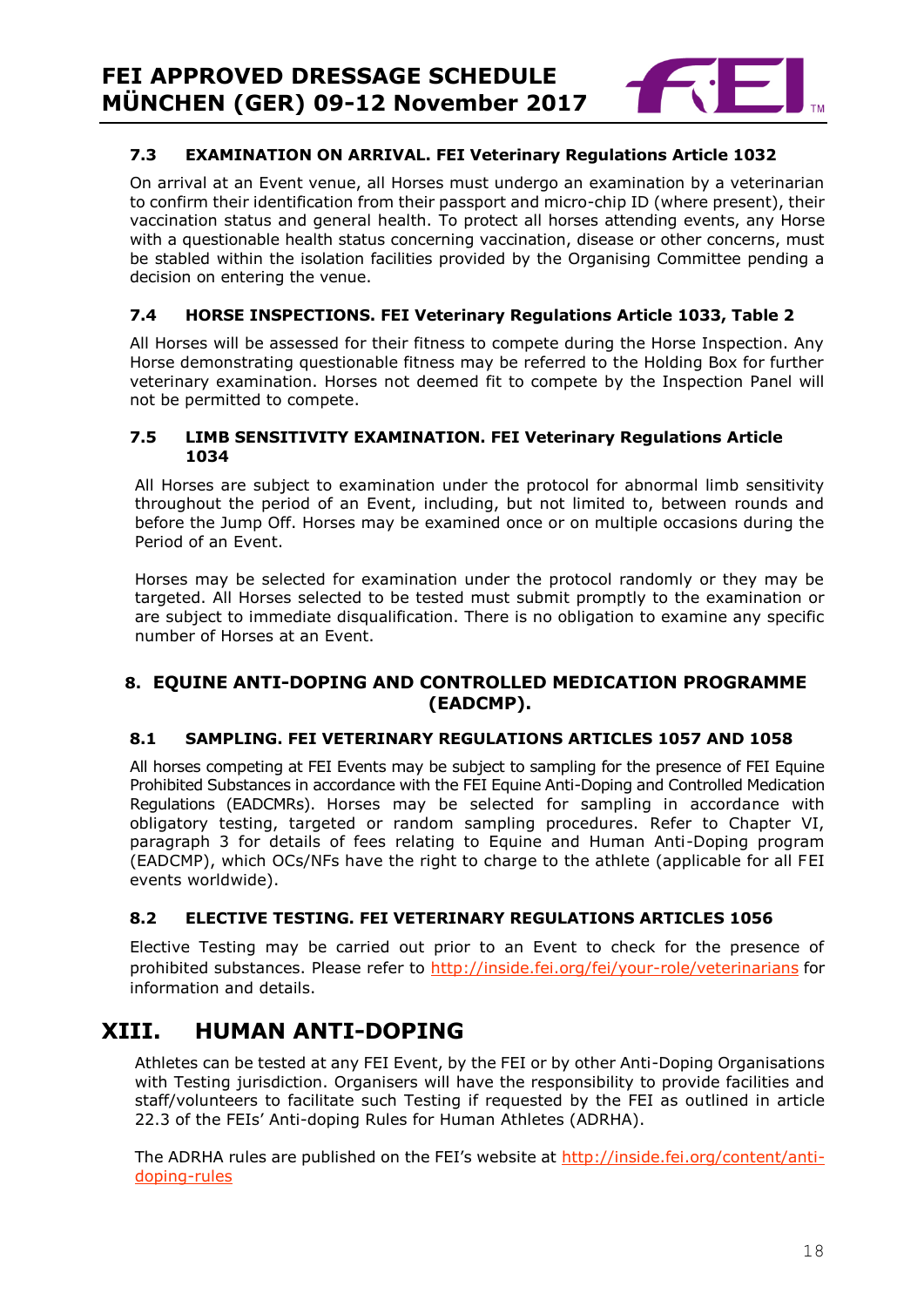

# <span id="page-18-0"></span>**XIV. ADDITIONAL INFORMATION**

#### <span id="page-18-1"></span>**1.INSURANCES AND NATIONAL REQUIREMENTS**

In exceptional circumstances, together with the approval of Chefs d'Equipe, host NF delegate, if any, and the Ground Jury, the Organiser may change the schedule in order to clarify any matter arising from an omission or due to unforeseen circumstances. Any such changes must be notified to all athletes and officials as soon as possible and they must be reported to the FEI Secretary General by the Technical Delegate.

#### **1.1 ATHLETES, OWNERS AND SUPPORT PERSONNEL**

#### **1.1.1 Personal Accident and Health Insurance**

It is your responsibility as an Athlete/Owner/ Support Personnel to ensure that you have adequate personal accident insurance in place to cover your participation at FEI Events and in particular to insure against any personal injury or medical expenses arising from an accident, injury or illness which may occur at a FEI Event.

You should check with your National Federation to confirm if your National Federation's insurance policy (if any) covers personal accidents and/or illnesses which may occur when you are attending at/participating in FEI Events.

If your National Federation does not have a personal accident/health insurance policy or if the National Federation's insurance policy does not cover personal accident or health claims, then you should obtain your own personal accident and health insurance policy to cover your attendance/participation at FEI Events.

#### **1.1.2 Personal Property Insurance**

You should also ensure that you are insured against property loss, theft or damage which may occur at an FEI Event.

Again, the advice is to check with your National Federation to confirm if they have an insurance policy in place which would cover you in case of such property loss, theft or damage. If not, then you should obtain your own personal property insurance to cover such situations.

#### **1.2 ATHLETES AND OWNERS**

#### **1.2.1 Third Party Liability Insurance**

As an Athlete/Owner you are personally responsible for damages to third parties caused by you, your employees, Support Personnel, your agents or your Horses. You are, therefore, strongly advised to take out third-party liability insurance providing full coverage in relation to FEI Events at home and abroad, and to keep the policy up to date.

The FEI and the Organiser will NOT be responsible for any damage caused to third parties by you, your employees, Support Personnel, your agents or your Horses.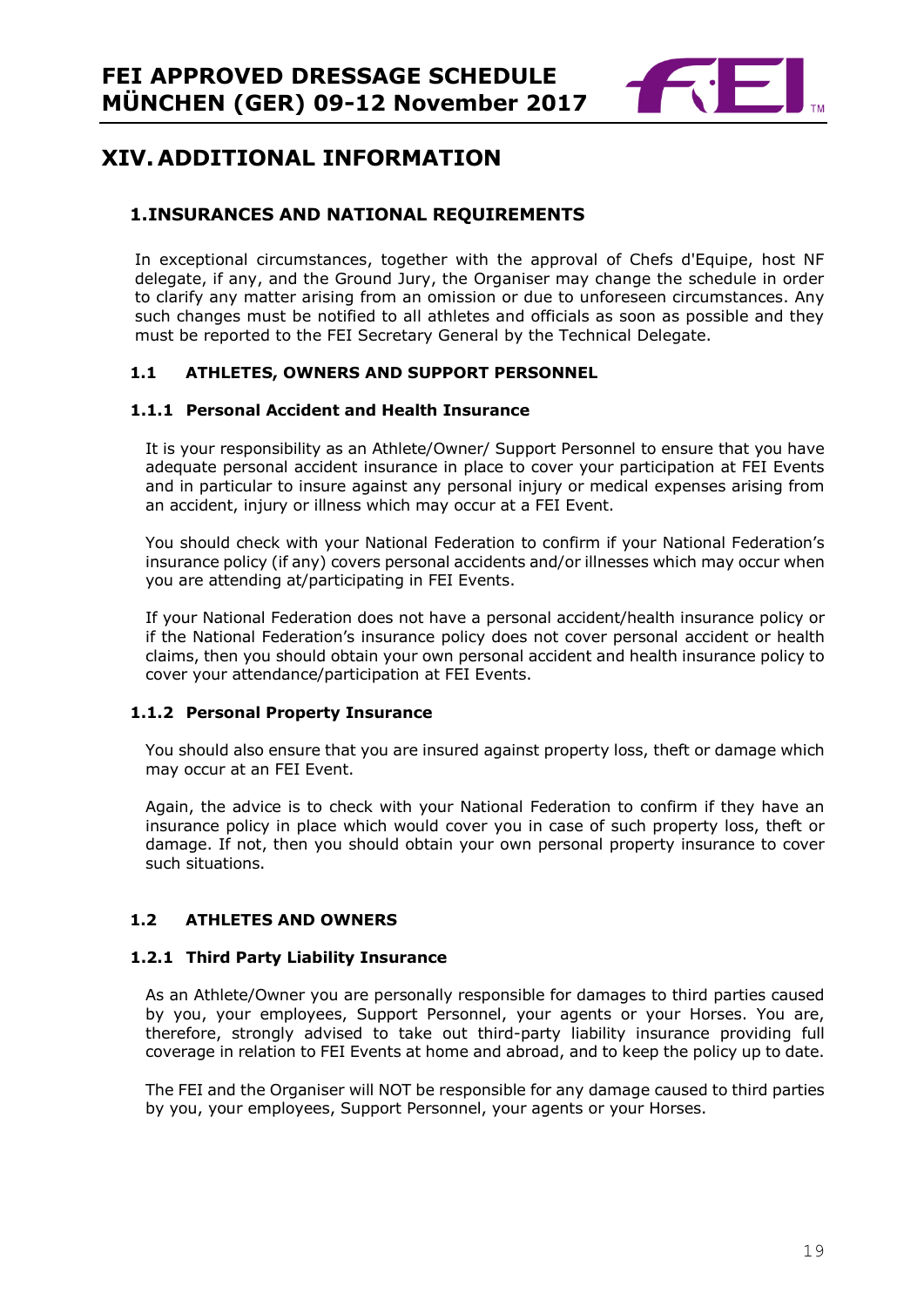

#### **1.2.2 Additional Liability Information**

The organizer declines any liability for property or pecuniary damage which may happen to visitors, athletes, grooms and horse owners through slight negligence of the organizer, his delegates or his assistants. The OC is liable in case of intent, gross negligence as well as in case of injury to life, body or health and in further cases he is liable for compelling legal liability acc. to the legal requirements. Furthermore before the first use of the event area, before the first training resp. before the start of the competition, each participant will have to make oneself familiar with

the conditions of the event area. With the first ride on the event area the participant accepts the conditions of the event ground as according to the rules and to the contract and he/she refrains from liability against the organizer, except when the OC acts reckless or deliberately on injury to life, body or health.

#### **1.2.3 Horse Insurance**

As an Owner you should ensure that your Horses are adequately insured against any injuries or illnesses they may sustain while participating at a FEI Event.

#### <span id="page-19-0"></span>**2.PROTESTS/APPEALS**

To be valid, all Protests and Appeals must be made in writing and accompanied by a deposit of CHF 150.- or equivalent.

Protest and appeal forms are available on the FEI website:

Protest:<http://inside.fei.org/sites/default/files/FEI%20Protest%20Form.pdf> Appeal:<http://inside.fei.org/sites/default/files/FEI%20Appeal%20Form.pdf>

#### <span id="page-19-1"></span>**3.DISPUTES**

In the event of any discussion concerning the interpretation of the schedule (in translated languages), the English version will be decisive.

#### <span id="page-19-2"></span>**4.MODIFICATION TO SCHEDULE**

<span id="page-19-3"></span>In exceptional circumstances, together with the Approval of the Chefs d'Equipe, host NF delegate, if any, and the Ground Jury, the OC may change the schedule in order to clarify any matters arising from an omission or due to unforeseen circumstances. Any such changes must be notified to all Athletes and Officials as soon as possible and they must be reported to the FEI by the Foreign Judge.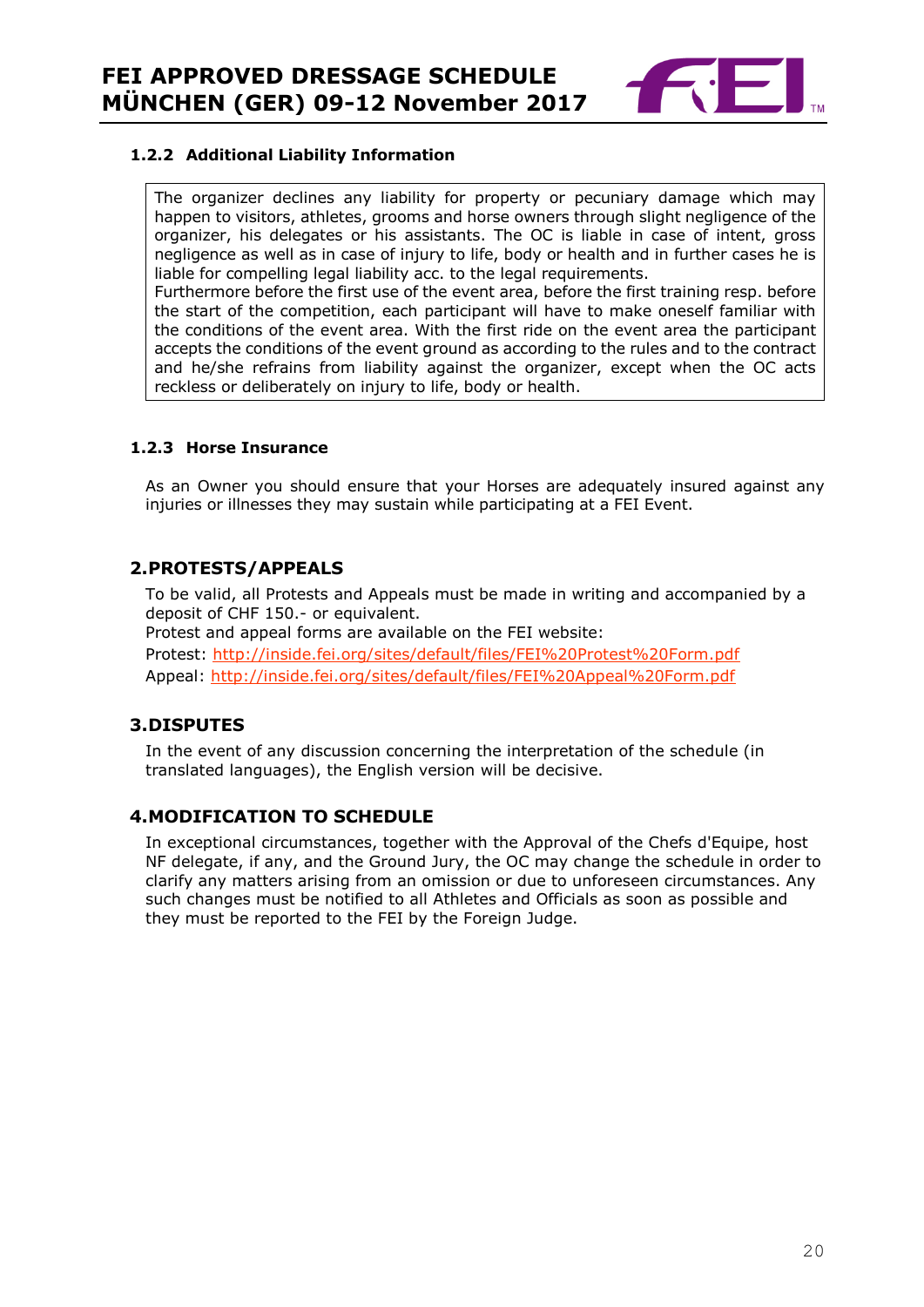

#### **5.ADDITIONAL INFORMATION FROM THE ORGANISER**

#### **5.1 GERMAN SHOW RULES**

The OC acknowledges that para 1.4 LPO (German Show Rules) is binding for international events in Germany.

#### **5.2 TIMETABLE**

The times stated under "VIII. TIMETABLE" are subject to alterations.

#### **5.3 FEI-PASSPORTS**

Horses entered in CIMs (CDI1\*/CDI2\*/CDIJ/CDIY/CDICh/CDIP/CDIU25/CDIAm) in their country of residence are not required to have an FEI Passport or FEI Recognition Card but must be properly registered with the FEI and identifiable (GRs 137.2).

#### **5.4 GERMAN ANIMAL WELFARE ACT**

According to paragraph 6 of the German Animal Welfare Act, trimming the vibrissae around eyes and muzzle as well as clipping or cutting the hairs inside the ears of horses are prohibited.

#### **5.5. PRIZE MONEY – RIDERS ACCOUNTING**

Usually, all participants receive their prize money by bank transfer. Therefore the participant has to issue a corresponding invoice to the organizer: **EN GARDE Markting GmbH, Ellhornstr. 17, D-27628 Hagen im Bremischen eMail:reuss@engarde.de** 

**The bank transfer will be made ONLY if this invoice has been received. On request of the participant, the organizer can write a corresponding counter-account of the incurred costs, otherwise this statement is considered as proof of expenses.**

#### **5.6 DOGS**

**No** Dogs allowed in the Olympic Hall!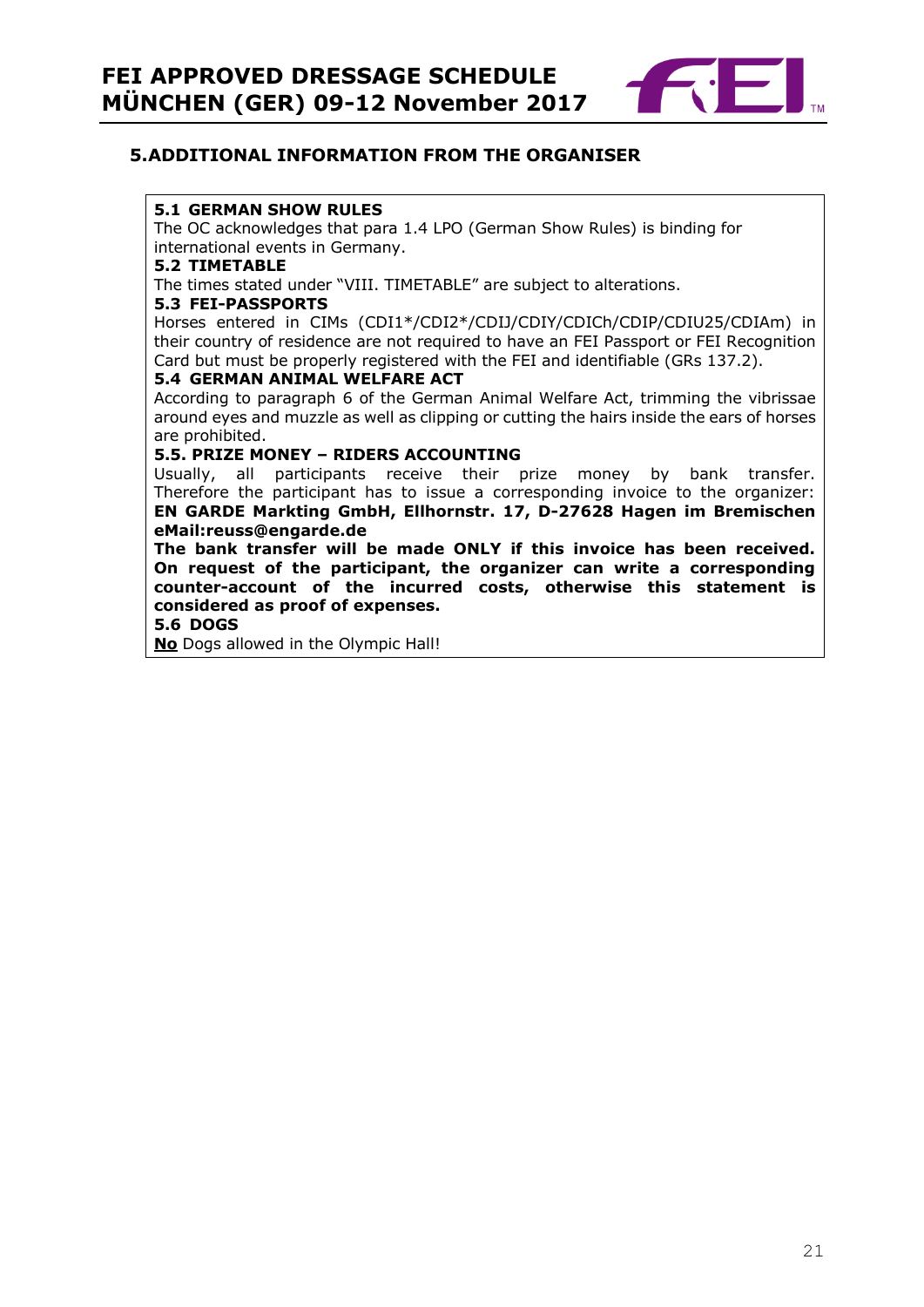

#### **Age of Athletes and Horses according to the Event's Category:**

| <b>Event's Category</b>               | <b>Age of Athletes</b>                                   | <b>Age of Horses</b>        |
|---------------------------------------|----------------------------------------------------------|-----------------------------|
| <b>Grand Prix/Grand Prix Special/</b> | As of 16 <sup>th</sup> year                              | Min 8 y.o.                  |
| <b>Grand Prix Freestyle/</b>          |                                                          |                             |
| Intermediate II/Intermediate          |                                                          |                             |
| A/ Intermediate B                     |                                                          |                             |
| <b>Prix St. Georges/Intermediate</b>  | As of 16 <sup>th</sup> year                              | Min. 7 y.o.                 |
| I/ Intermediate I Freestyle           |                                                          |                             |
| CH-Y/CDIY/CDIOY                       | As of $16th$ year to end $21st$ year                     | Min. 7 y.o.                 |
| CH-J/CDIJ/CDIOJ                       | As of 14 <sup>th</sup> year to end 18 <sup>th</sup> year | Min. 6 y.o.                 |
| CH-P/CDIP/CDIOP                       | As of $12^{th}$ year to end $16^{th}$ year               | Min. 6 y.o.                 |
| CH-Ch/CDICh/CDIOCh                    | As of $12^{th}$ year to end $14^{th}$ year               | Min. 6 y.o.                 |
| CH-U25/CDIU25/CDIOU25                 | As of 16 <sup>th</sup> year to end 25 <sup>th</sup> year | Min. 8 y.o.                 |
| <b>CDIAm</b>                          | As of 26 <sup>th</sup> year                              | Min. 7 y.o.                 |
|                                       |                                                          | Medium tour Min. 8 y.o.     |
| <b>CDIYH</b>                          | As of $16th$ year                                        | Min. $5 y.o. - Max. 7 y.o.$ |
| CH-M-YH-D                             | As of 16 <sup>th</sup> year                              | $5$ y.o. / 6 y.o. / 7 y.o.  |
|                                       |                                                          |                             |

### **DEDUCTIONS FROM PRIZE MONEY AT COMPETITIONS:**

Full details of any deductions from prize money must be outlined in the schedule. This includes government taxes. If it is necessary for Organisers to deduct such taxes, they must provide participants with an official form indicating the amount of tax deducted.

The tax form must be provided to the athletes upon arrival and returned to the Organiser prior to departing.

Distribution of Prizes and Indemnities

All prize money and all prizes in kind rewarded instead of prize money as well as reimbursements (e. g. transport charges, travelling expenses) will be distributed acc. to FEI-RG Art. 127/128 following the last competition at the latest. The scheduled prizes are gross amounts.

Settlement will be done per athlete. Depending on the agreement with the horse owner, each athlete binds himself to pass on to the horse owners the prize money or prizes in kind rewarded instead of prize money. The organizer is allowed to deduct possibly outstanding debts of the athlete. Acc. to § 50a EstG this also applies to foreign horse owners. After having deducted the VAT from the prize money or prizes in kind rewarded instead of prize money, as a rule the following income tax will be due: no taxes up to 250 EUR, 15 % exceeding 250 EUR (in force as of 01.01.2009); plus solidarity fee (at present 5.5 %) of the income amount. Travelling expenses being taken over or reimbursed are only regarded as revenues if they exceed the actual costs and the reimbursement for additional meal allowances acc. to § 4 Abs. 5 Satz 1 Nr. 5 EstG. The tax deduction has to be certified on demand. Those foreign athletes being exempted from tax deduction are kindly asked to submit an exemption certificate either with the entry or on the first show day at the latest. Every athlete himself is responsible for the correctness of the details he submits.

If Athletes have to be placed equally, the money value of possible prizes in kind (e. g. a car) is divided accordingly.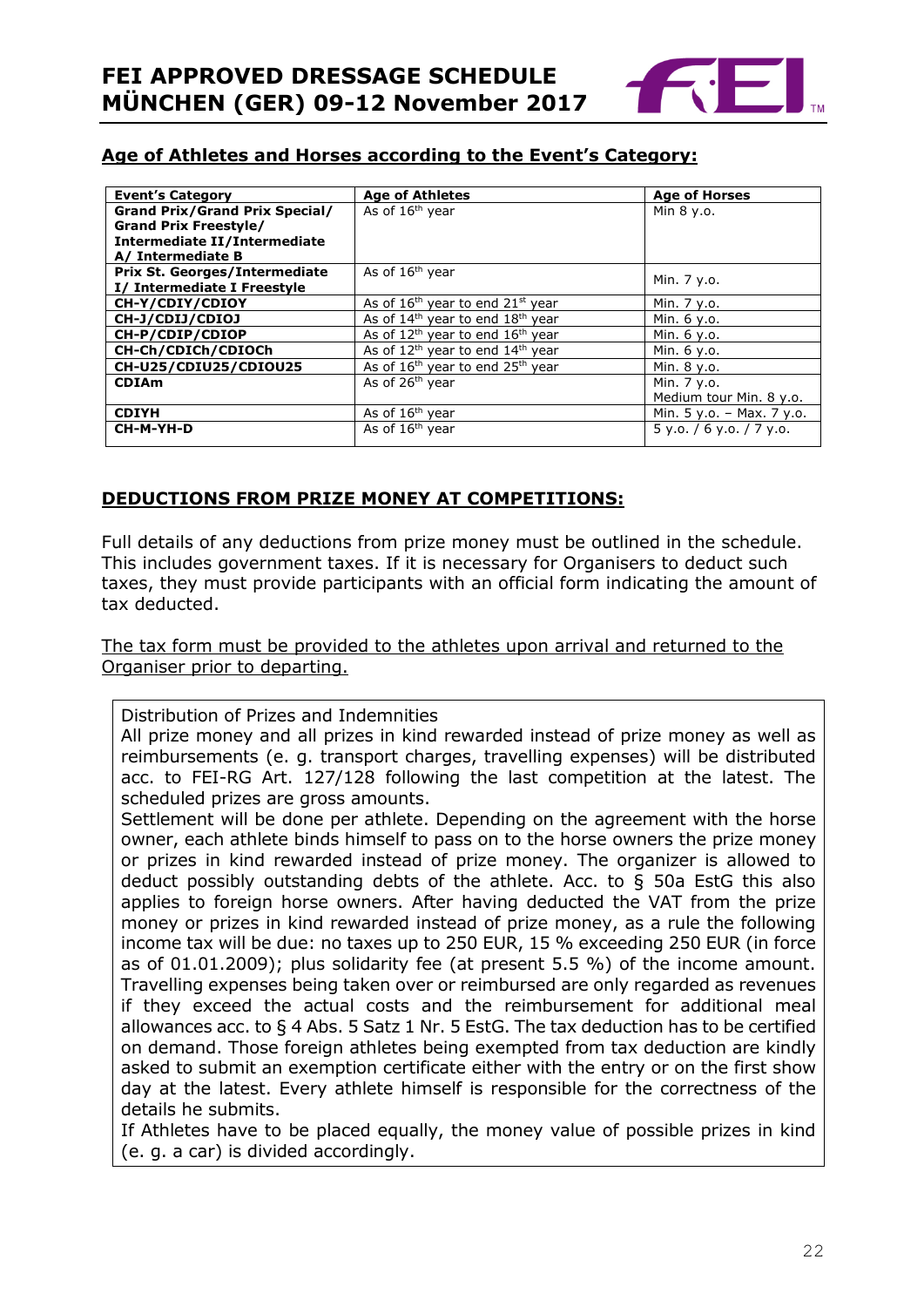

#### **IMPORTANT**

#### **The total amount of prize money shown for each Competition in the schedule must be distributed. (FEI General Regulations articles 127 and 128)**

The value of the 1st prize must not exceed 1/3 of the total prize money announced for the competition. Distribution of prize money : distributed to 25 % of participants. If there are between 5 and 19 athletes in the competition, min 5 prizes must be distributed.

Number of **Starters** 1 2 3 4 From 5 and above  $1<sup>st</sup>$  $\mathbb{S}^{\text{st}}$  33%  $\mid$  33%  $\mid$  33%  $\mid$  All the prize money scheduled must be distributed among all placed athletes.  $2<sub>nd</sub>$ nd | 25% | 25% | 25%  $3rd$ <sup>rd</sup> | 20% | 20%  $4<sup>th</sup>$  $\mathsf{t}$ h | 15% | 15% | 15% | 15% | 15% | 15% | 15% | 15% | 15% | 15% | 15% | 15% | 15% | 15% | 15% | 15% | 15% | 15% | 15% | 15% | 15% | 15% | 15% | 15% | 15% | 15% | 15% | 15% | 15% | 15% | 15% | 15% | 15% | 15% | 15% | Total distributed 33% 58% 78% 93%

If there are 4 or less athletes in the competition, the table below applies.

The amount to be given to each athletes must be stated in the schedule.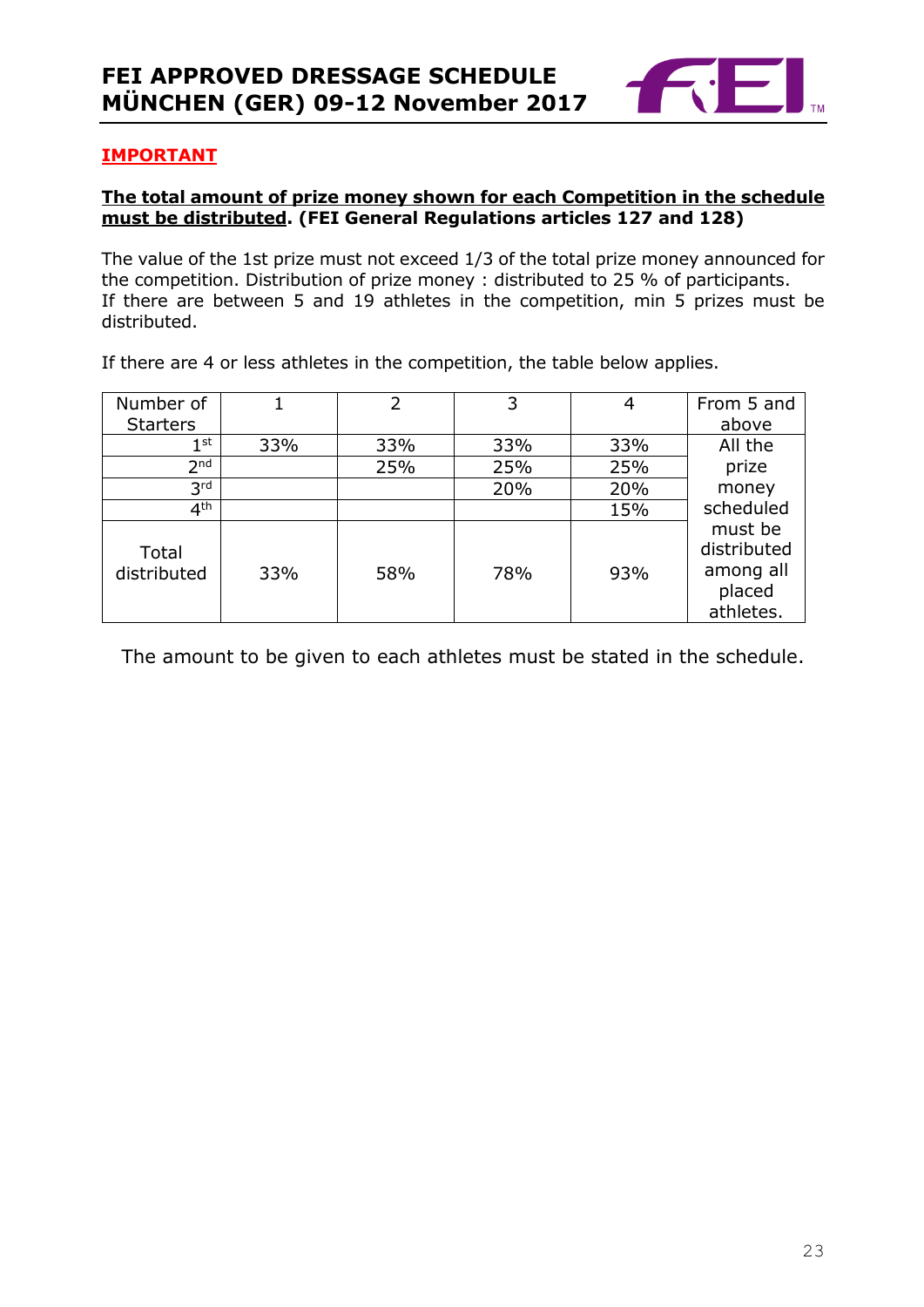

# <span id="page-23-0"></span>**XV. ANNEXES**

#### **1.FEI Entry System**

<span id="page-23-1"></span>Please fill the form below in order to provide you and the other members of your committee or your IT Providers access to the FEI Entry System.

| FEI ID <sup>1</sup> :                             | 10097053                       |             |
|---------------------------------------------------|--------------------------------|-------------|
| Name*:                                            | Reuss                          |             |
| First Name*:                                      | Conny                          |             |
| E-Mail*:                                          | reuss@engarde.de               |             |
| Access Rights*:                                   | $\boxtimes$ Admin <sup>2</sup> | Consult $3$ |
| Events <sup>4</sup> :                             | $CI4*$                         |             |
| FEI ID <sup>1</sup> :                             |                                |             |
| Name*:                                            |                                |             |
| First Name*:                                      |                                |             |
| E-Mail*:                                          |                                |             |
| Access Rights <sup>*</sup> : □ Admin <sup>2</sup> |                                | Consult $3$ |
| Events <sup>4</sup> :                             |                                |             |
| FEI ID <sup>1</sup> :                             |                                |             |
| Name*:                                            |                                |             |
| First Name*:                                      |                                |             |
| E-Mail*:                                          |                                |             |
| Access Rights*: $\square$                         | Admin <sup>2</sup>             | Consult $3$ |
| Events <sup>4</sup> :                             |                                |             |

- <sup>1)</sup> If already have an FEI user account.
- <sup>2)</sup> Provide you the required access to manage entries and substitutions and download entries/lists.
- <sup>3)</sup> You are just able to consult and download the entries/lists.
- <sup>4)</sup> Leave the field blank if the user deals with the entries of all events in the show.
- \*) Mandatory Fields